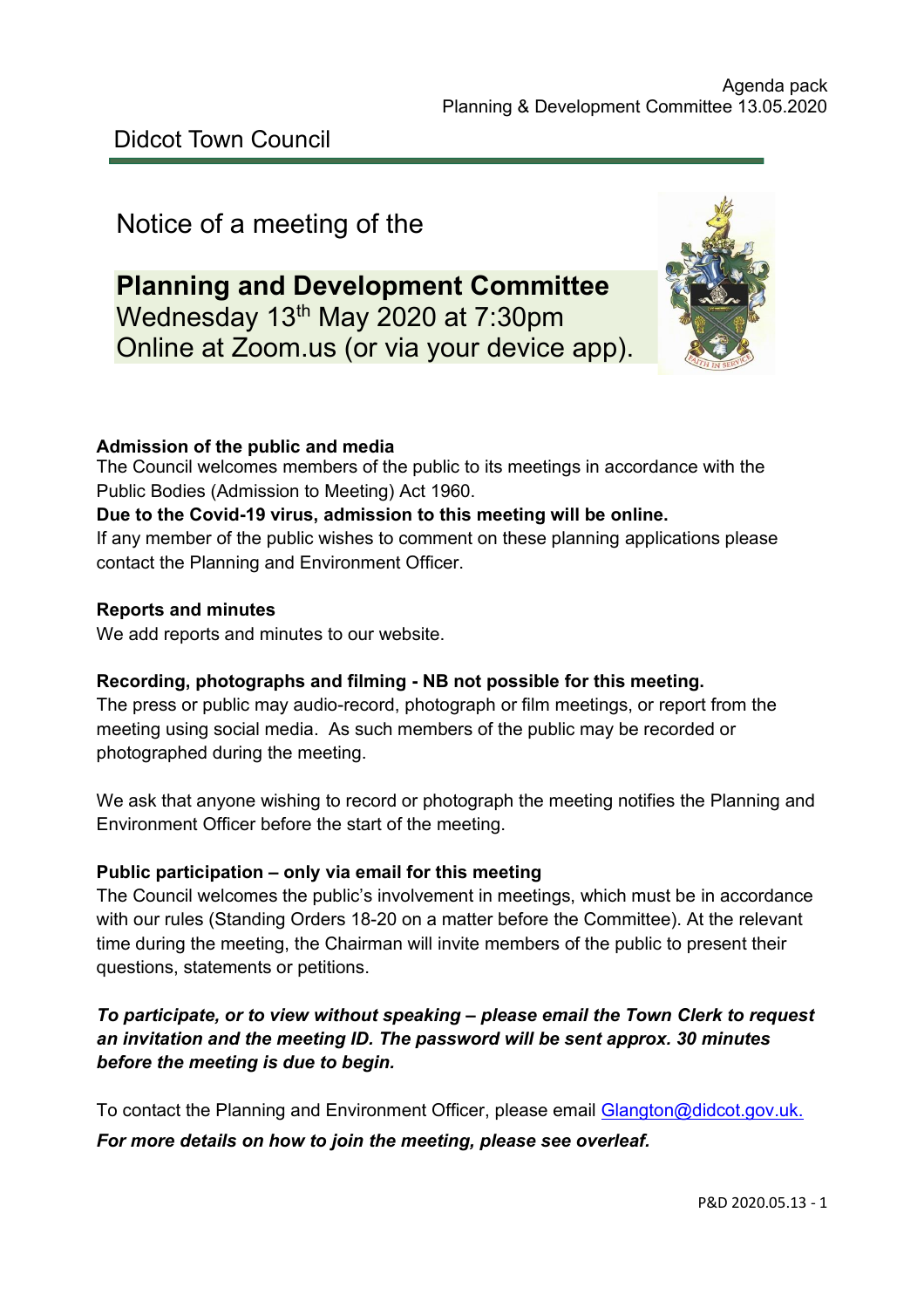#### **How to join the meeting using zoom.us**

Should any member of the public wish to join the electronic meeting, please contact the Planning and Environment Officer by email (GLangton@Didcot.Gov.UK).

You will be provided with instructions on how to join the meeting electronically. You will also need to sign up to a Zoom account, which is free. You should use your browser to find **zoom.us**, then simply follow the instructions to sign up. Should you wish to make a comment rather than attend, please email the Planning and Environment Officer or any Committee Member prior to the meeting.

# **AGENDA**

- 1. To Elect the Chair of the Committee.
- 2. To elect the Vice-Chair of the Committee.
- 3. To receive apologies.
- 4. To receive declarations of interest Members should declare any interests they may have on any item on this agenda in accordance with Didcot Town Council's Code of Conduct.
- 5. To note the Scheme of Delegation to Committees (attached).
- 6. To note the Planning and Development Committee Terms of Reference (attached).
- 7. To note the draft minutes of the meeting held via email on 22<sup>nd</sup> April 2020 (appendix 1).
- 8. Questions on the minutes as to the progress of any item (progress report).
- 9. To note the letter from South Oxfordshire District Council regarding changes to the Planning process during the Covid-19 outbreak. (attached)
- 10.To consider template provided by South Oxfordshire District Council for responding to planning applications. (attached)
- 11.To consider as listed: Planning Applications.
- 12.To note as listed: applications for certificates of lawful development.
- 13.To note as listed: planning applications approved.
- 14.To note as listed: planning applications refused.
- 15.To note as listed: planning applications withdrawn.
- 16.To note as listed: planning applications referred.

Woleecler

Janet Wheeler **Town Clerk** 7th May 2020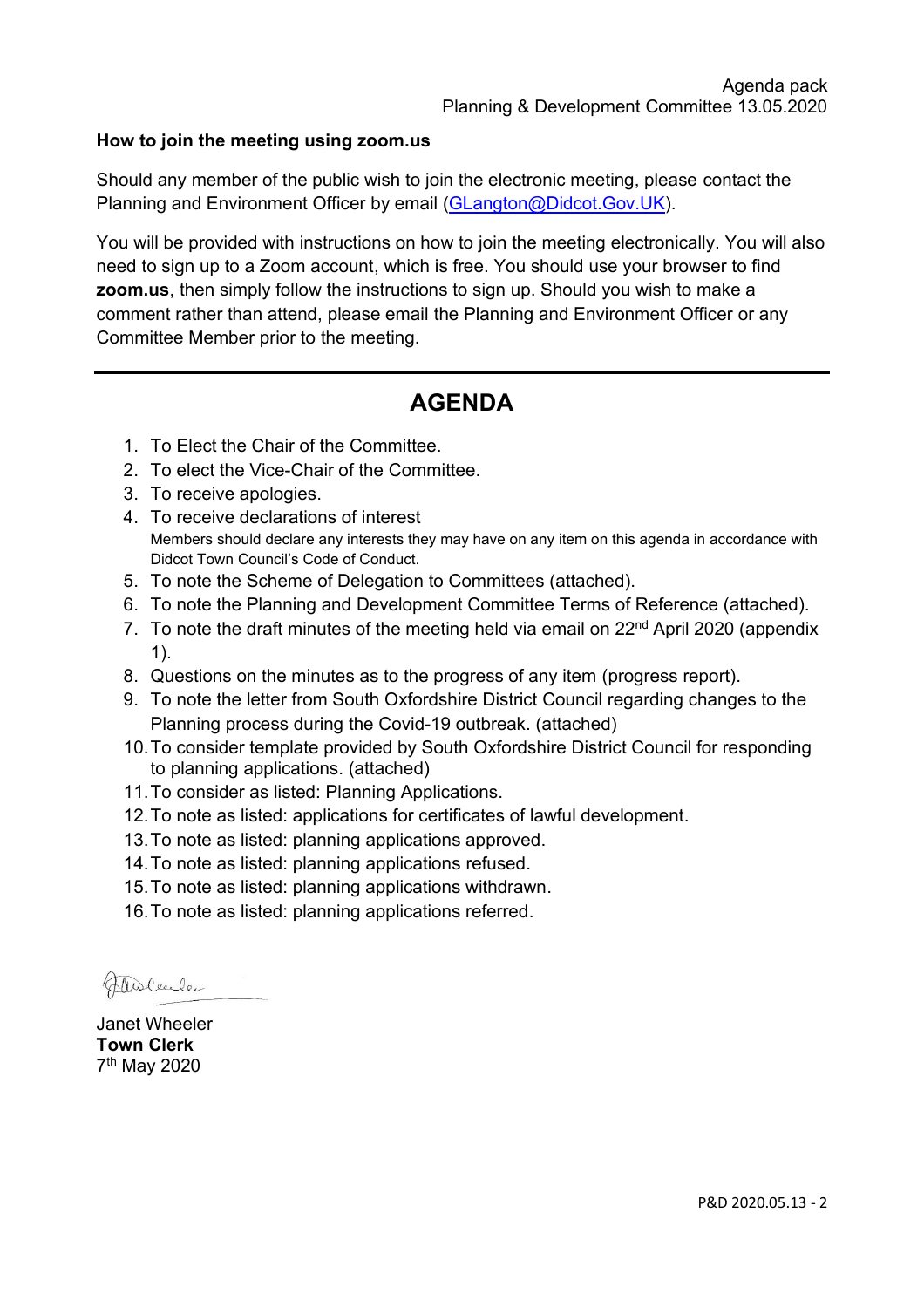# **Voting committee members:**

Cllr Anthony Dearlove Cllr Paul Giesberg Cllr Denise Macdonald Cllr Melissa Mallows Cllr Pam Siggers Cllr Marie Walsh

#### **Substitute committee members**

Cllr James Durman Cllr Axel Macdonald Cllr John Moody Cllr Amanda Sandiford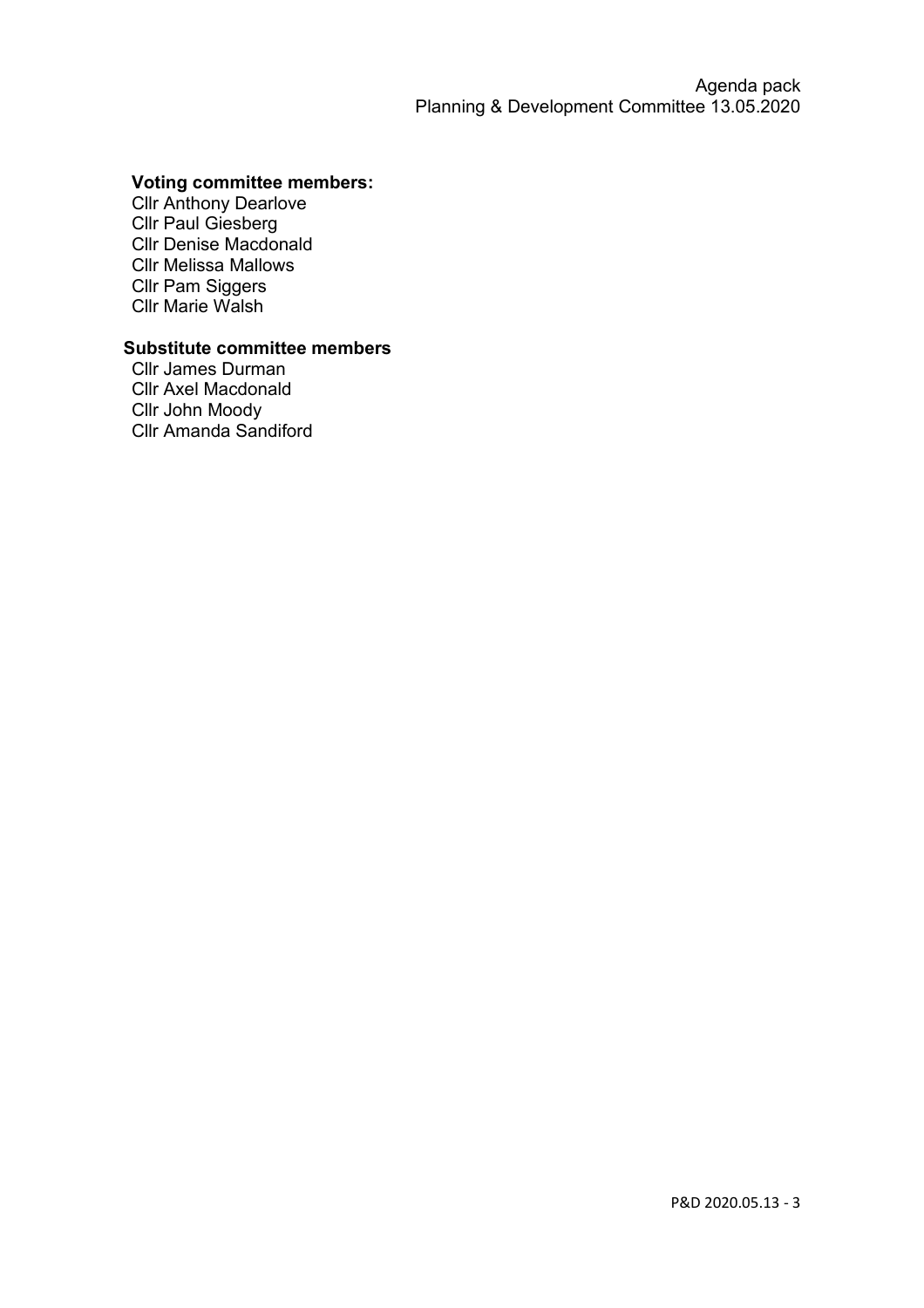# **Planning and Development Committee** 4th May 2020

Report author: Janet Wheeler (amended by Guy Langton)

# **Scheme of Delegation to committees (extract) Introduction**

- 1. Standing Order 98 105 allows the Annual Meeting to delegate matters to the Standing Committees of the Council. The scheme of delegation is laid down in our current Standing Orders 2018 – however these Standing Orders will be reviewed at the next meeting of full Council (June 2020).
- 2. In addition to the Standing Committees referred to in the current Standing Orders 2018 – the Civic Hall Management Committee (CHMC) was made a new Standing Committee of Didcot Town Council at the Annual meeting held on 13<sup>th</sup> May 2019. This will therefore be included in this report for consideration and approval.
- 3. It was agreed that the Environment Committee will now become the Environment and Climate Committee in response to this Council's decision to declare a Climate emergency at the full Council meeting held on  $10<sup>th</sup>$  June 2019. This new Committee will be included in this report.
- 4. The dates of meetings for the Civic year 2020-2021 needs to be amended to include a meeting in May for the Finance and General Purposes Committee – the full meeting dates will be attached to this report.
- 5. The terms of reference for all Standing Committees will be attached to this report.

# **The current Scheme of Delegation: Planning and Development Committee**

- a) To consider and respond to planning applications.
- b) Minor issues affecting the traffic, highways and transport.
- c) Minor issues arising from planning consents.
- d) To consider and respond to licensing consultations.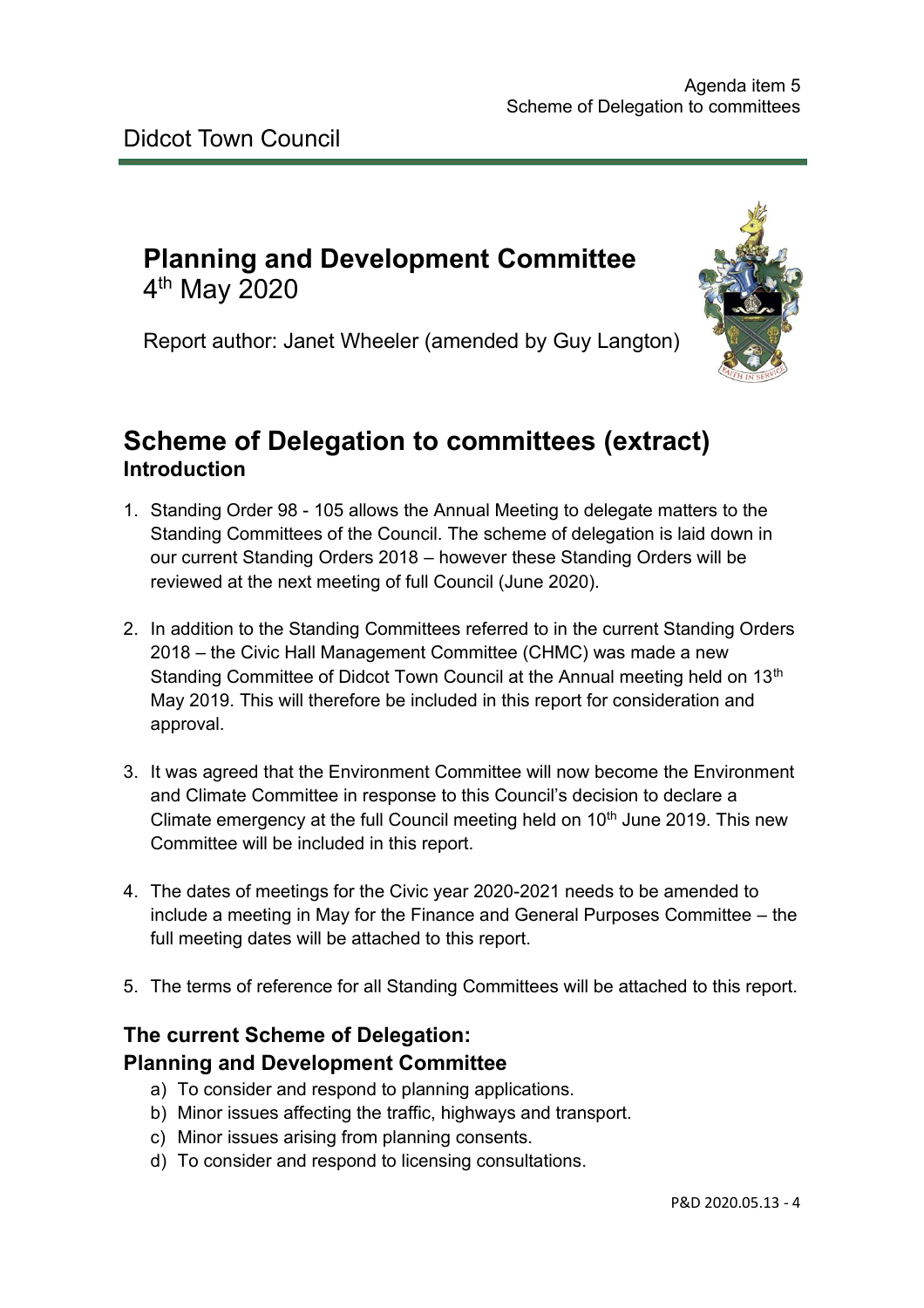- e) Issues affecting the development of the Town.
- f) Naming of streets.
- g) Major issues affecting the traffic, highways and transport.
- h) Any policy issues connected with planning and development for which the Council has responsibility.

# **Legal Implications**

6. None

# **Financial Implications**

7. None.

Janet Wheeler Town Clerk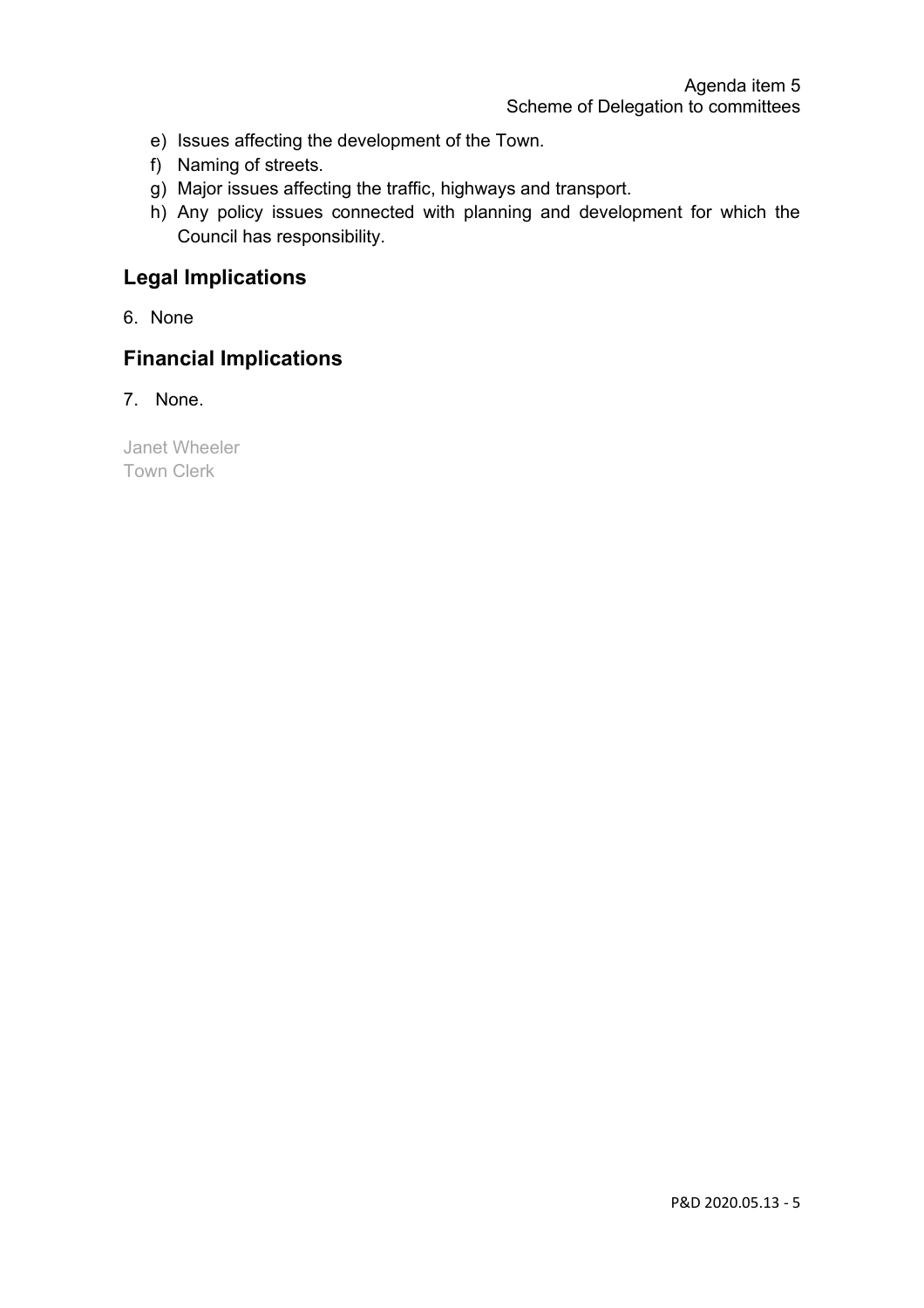# **Terms of Reference**

# **Planning and Development Committee**



- 1. The Planning and Development Committee is a Committee of the Town Council (under S.101 of the Local Government Act 1972).
- 2. The Committee shall operate within the Town Council's Standing Orders and Financial Regulations.
- 3. The Committee shall be a Standing Committee (to be re-appointed at the Annual Meeting or Mayor-making) comprising 7 Town Councillors.
- 4. The quorum shall be four Councillors.
- 5. The Committee shall elect its own Chair and Vice Chair at its first meeting following the Annual Meeting of the Town Council or Mayor-making.
- 6. Number of meetings in an ordinary year: 17 times at intervals of approximately every three weeks to meet reply deadlines, and others as appropriate and as determined by the Committee.
- 7. Notice of meetings shall be in accordance with public notice requirements as set out in the Public Bodies (Admission to Meetings) Act 1960.
- 8. Minutes of the Committee meetings shall be prepared by the Clerk of the meeting and submitted to the next Committee meeting for approval. The draft minutes shall be submitted to the Council for information.
- 9. The Committee shall be responsible for
	- Considering and responding to planning applications
	- Issues affecting traffic, highways and transport
	- Issues arising from planning consents
	- Considering and responding to licensing consultations
	- Naming of streets
- 10. In addition to the broad areas raised above the Committee will have the following areas of responsibility: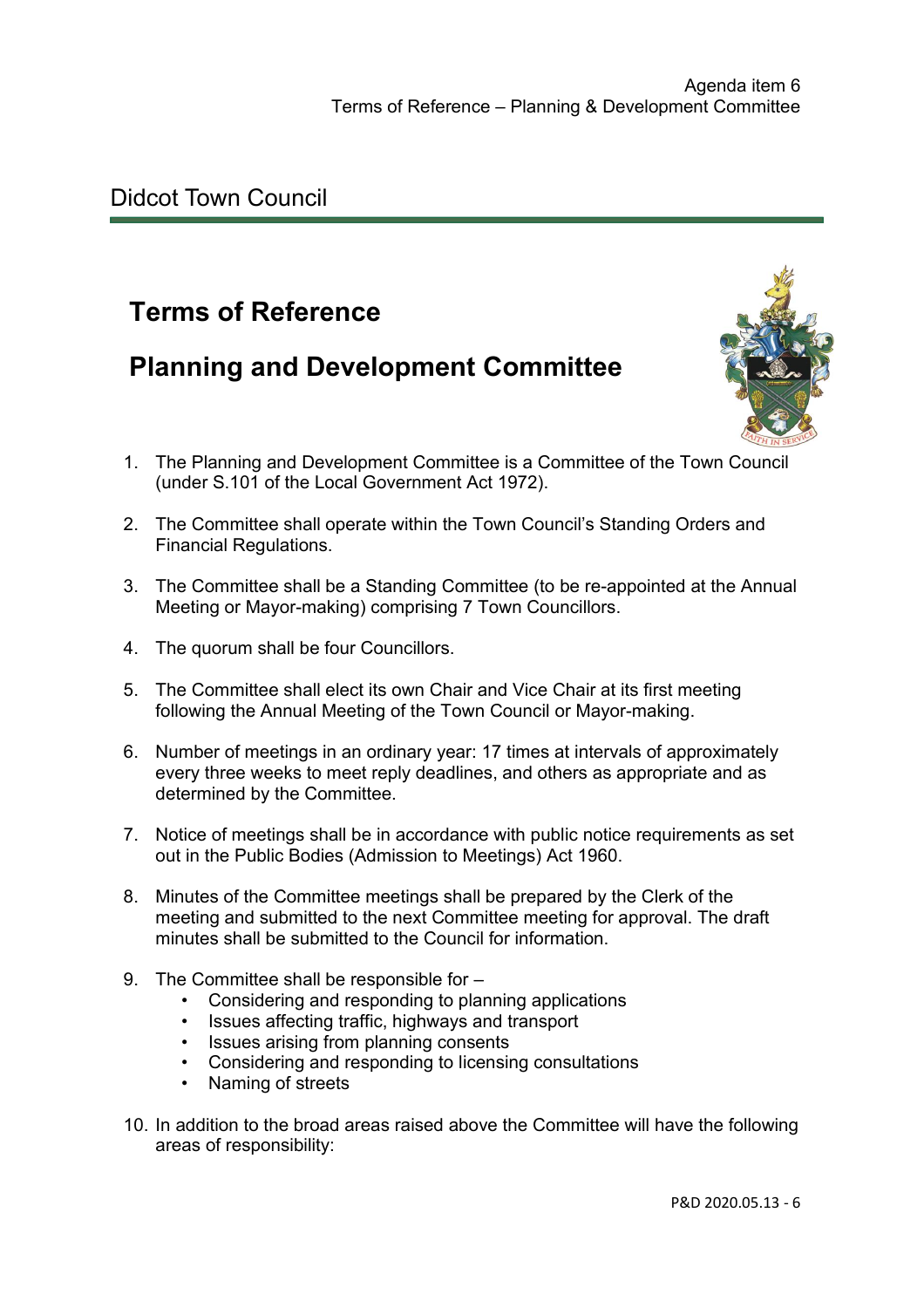- Public Services to act as the consultee, make representations, and support as required all matters relating to
- housing strategy
- public/community transport including Local Transport Plans
- ⎯ utility services (gas, electricity, telecommunications, water, sewerage, flooding, etc)
- ⎯ waste infrastructure
- mineral extraction
- planning policy changes
- 11. The Committee shall have delegated authority to spend within its authorised annual budget.
- 12.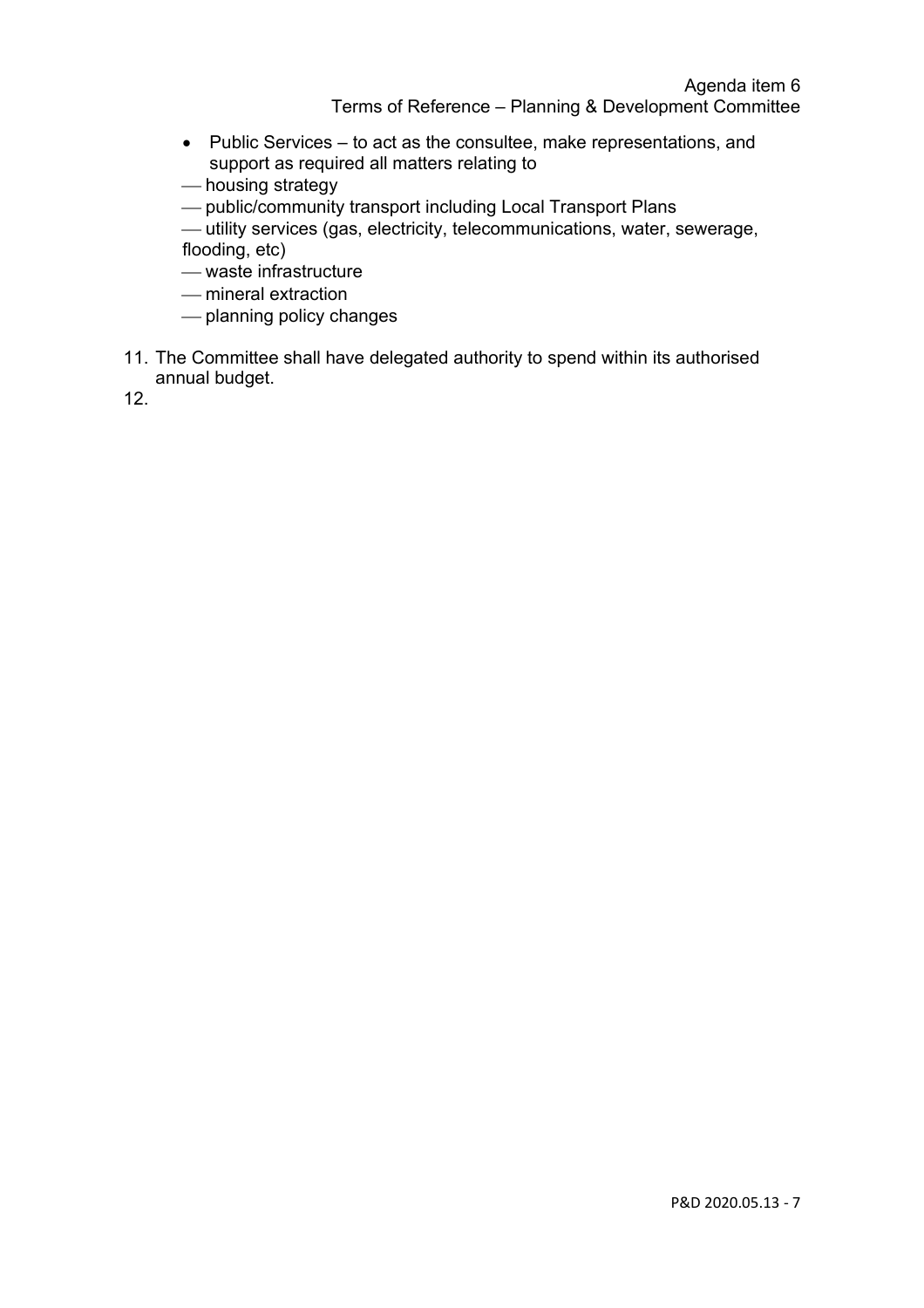# **Planning and Development Committee**

Wednesday 22<sup>nd</sup> April 2020

By correspondence due to the Covid-19 restrictions.

# **Minutes**



Note: These minutes are subject to approval as a true and correct record by the next meeting of this Committee.

### **PRESENT:**

#### Councillors: D Macdonald (Chairman)

- E Hards (Vice-Chairman)
	- P Giesberg
	- J Durman
	- A Thompson

**All members submitted responses by email to the Officer, who then collated these minutes.**

Officers: G Langton (Planning and Environment Officer)

## **166. Apologies**

No apologies were tendered.

#### **167. Declarations of interest**

No member declared a pecuniary interest in any item on the agenda.

#### Public Participation

Direct Public participation was not possible following the requirements for social distancing and pursuant of the Coronavirus Act 2020. No member of the public submitted comment by email.

Cllr Wilson submitted comments to the Committee by email regarding items 5(e) &  $5(i)$ .

Cllr Davies submitted comments to the Committee by email regarding item 11.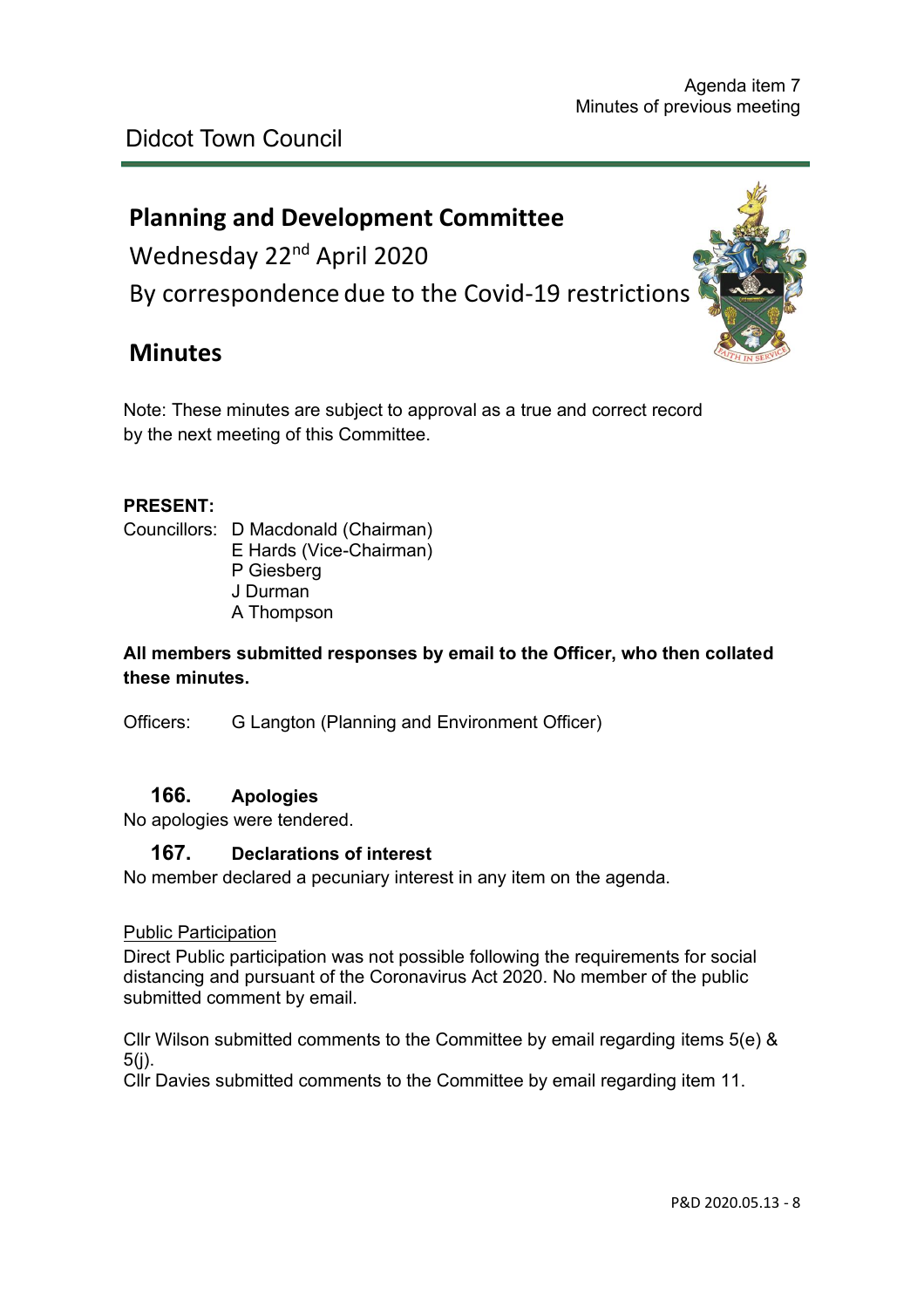# **168. PLANNING APPLICATIONS**

#### **169. Proposals for Comment South Oxfordshire District Council**

| a) | Application                 | P19/S4426/RM<br>Amendment No.<br>1 - dated 23rd<br>March 2020             | Land at former Didcot A Power Station Purchas<br><b>Road Didcot</b>                                                                                                                                                                                                                                                                                                                                                                                                                                                                                                                                                                                                                                                                                                                                                                                                                    |
|----|-----------------------------|---------------------------------------------------------------------------|----------------------------------------------------------------------------------------------------------------------------------------------------------------------------------------------------------------------------------------------------------------------------------------------------------------------------------------------------------------------------------------------------------------------------------------------------------------------------------------------------------------------------------------------------------------------------------------------------------------------------------------------------------------------------------------------------------------------------------------------------------------------------------------------------------------------------------------------------------------------------------------|
|    | <b>AMENDED</b><br>Proposal  |                                                                           | Reserved Matters application following Outline approval<br>P19/S1967/FUL for the Proposed realignment of below ground<br>unnamed ordinary watercourse (a tributary of the Moor Ditch) and<br>revised connection to the Moor Ditch. (as amended by plans and<br>information received 23rd March 2020).<br>(Mixed use redevelopment comprising up to 400 dwellings (C3),<br>110,000ms of Class B2/B8 units, 25,000m2 of Class B1 units,<br>13,000m2 Class A1 units (includes 1,500m2 convenience food<br>store), 150 bed Class C1 hotel and 500m2 of Class A3/A4<br>pub/restaurant, including link road, related open space,<br>landscaping and drainage infrastructure, together with reservation<br>of land for link road and Science Bridge. Cross boundary<br>application Vale of White Horse and South Oxfordshire. As<br>amended by Updated EA and Master Plan213042-PL-03 Rev G.) |
|    | Response<br>date            |                                                                           | 04.04.2020, extended to 24.04.2020                                                                                                                                                                                                                                                                                                                                                                                                                                                                                                                                                                                                                                                                                                                                                                                                                                                     |
|    | <b>Resolved</b><br>response | Object (all members agree).<br>Comment:<br>consultees.<br>the water flow. | The Council notes the submitted reports from other statutory<br>The Council considers that the plan will cause harm to the<br>environment. It is not best practice to have 5 right-angled bends,<br>with gentle meanders being better. The proposed alignment of the<br>ordinary watercourse still does not fully incorporate the risk of<br>pollution to the watercourse, and subsequently the Moor Ditch. The<br>watercourse remains too close to the road. In the Council's opinion,<br>a better design would reduce the number of culverts and improve                                                                                                                                                                                                                                                                                                                             |
| b) | <b>Application</b>          | <b>P20/S0827/FUL</b>                                                      | 1 Greenfinch Road Didcot OX11 6BG                                                                                                                                                                                                                                                                                                                                                                                                                                                                                                                                                                                                                                                                                                                                                                                                                                                      |
|    | <b>AMENDED</b><br>Proposal  |                                                                           | The retrospective application for the installation of an ATM installed<br>through a secure panel to right hand side of the shop entrance (as<br>amended by revised Design Access Statement to remove 'blue<br>halo' surround light received on 1 Apr 2020).                                                                                                                                                                                                                                                                                                                                                                                                                                                                                                                                                                                                                            |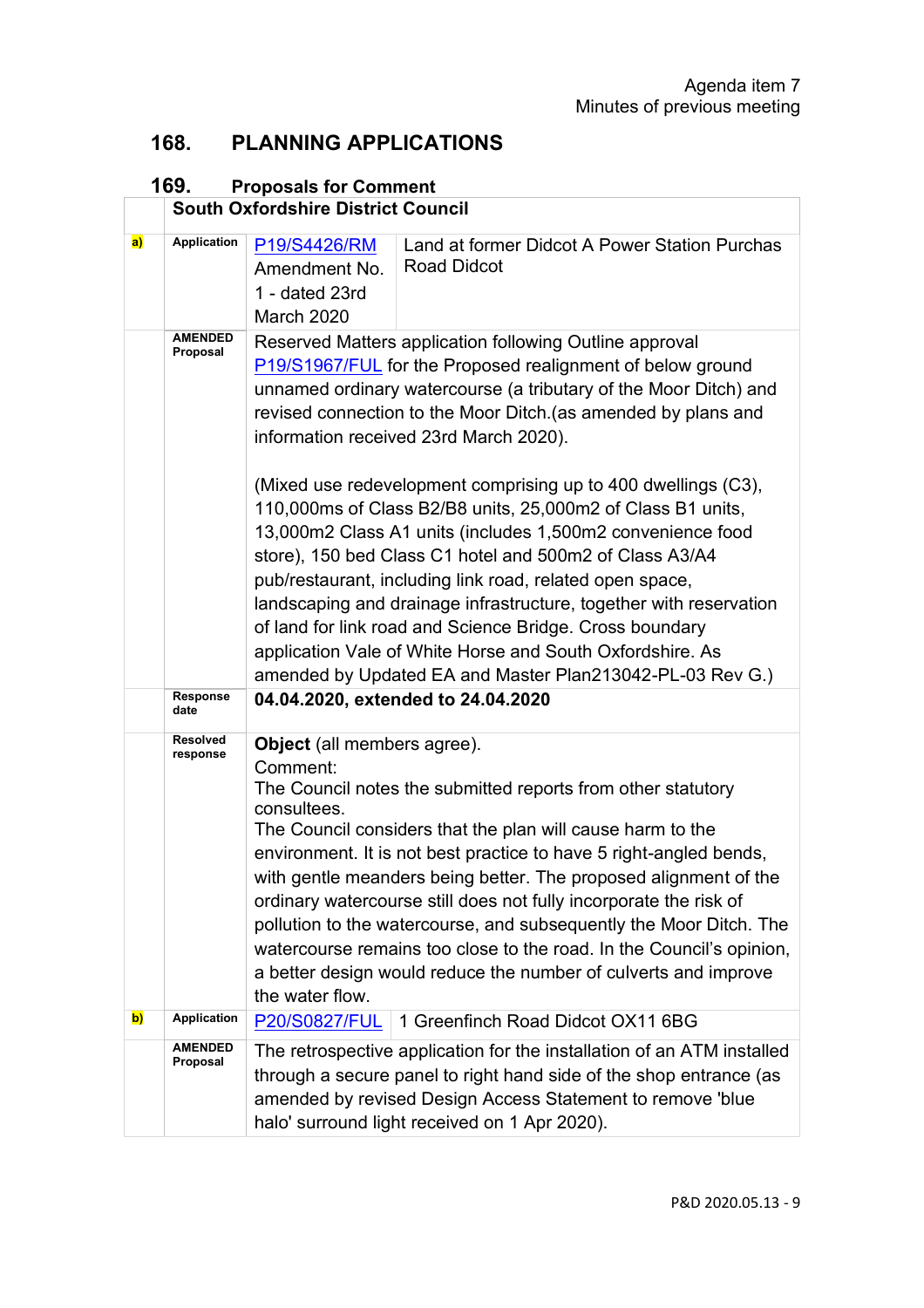|                             | Response<br>date            | 24.04.2020                                                                                                                                                                                                                                                                                                                                                                     |
|-----------------------------|-----------------------------|--------------------------------------------------------------------------------------------------------------------------------------------------------------------------------------------------------------------------------------------------------------------------------------------------------------------------------------------------------------------------------|
|                             | <b>Resolved</b><br>response | No objection (all members agree)                                                                                                                                                                                                                                                                                                                                               |
| $\mathbf{c}$                | <b>Application</b>          | 1 Greenfinch Road Didcot OX11 6BG<br>P20/S0829/A                                                                                                                                                                                                                                                                                                                               |
|                             | Proposal                    | The retrospective application for the installation of an ATM installed<br>through a secure panel to right hand side of the shop entrance (as<br>amended by revised Design Access Statement to remove 'blue<br>halo' surround light received on 1 Apr 2020).                                                                                                                    |
|                             | <b>Response</b><br>date     | 24.04.2020                                                                                                                                                                                                                                                                                                                                                                     |
|                             | <b>Resolved</b><br>response | No objection (all members agree)                                                                                                                                                                                                                                                                                                                                               |
| $\mathsf{d}$                | Application                 | P20/S0614/RM<br>Land south of A4130 Didcot                                                                                                                                                                                                                                                                                                                                     |
|                             |                             | Amendment No.<br>1 - dated 7th<br>April 2020                                                                                                                                                                                                                                                                                                                                   |
|                             | <b>AMENDED</b><br>Proposal  | Reserved Matters application following Outline approval<br>P16/S3609/O for alternative landscape proposals pursuant to<br>outline permission.                                                                                                                                                                                                                                  |
|                             | <b>Response</b><br>Date     | 24.04.2020                                                                                                                                                                                                                                                                                                                                                                     |
|                             | <b>Resolved</b><br>response | No objection (all members agree)                                                                                                                                                                                                                                                                                                                                               |
|                             |                             | Comment:                                                                                                                                                                                                                                                                                                                                                                       |
|                             |                             | The Council welcomes the alteration of the route of the proposed<br>path, though notes its concern that the path may still affect the<br>roots of the protected oak tree. NO DIG design, tree protection<br>measures and landscaping, all approved under P18/S0719/RM<br>need to be strictly adhered to in this latest application, as<br>recommended by the forestry officer. |
| $\left( \mathbf{e} \right)$ | <b>Application</b>          | 48 to 50a Hagbourne Road Didcot OX11 8DS<br>P20/S0983/FUL                                                                                                                                                                                                                                                                                                                      |
|                             | Proposal                    | Proposal: Residential development comprising 8 x one bedroom<br>flats and 3 x two bedroom houses with associated access, parking<br>and landscaping.                                                                                                                                                                                                                           |
|                             | <b>Response</b><br>date     | 19.04.2020, extended to 24.04.2020                                                                                                                                                                                                                                                                                                                                             |
|                             | <b>Resolved</b><br>response | No objection (4 members agree)<br>Comment:<br>The Council echoes and supports the comments of the                                                                                                                                                                                                                                                                              |
|                             |                             | conservation officer. The use of modern cladding is not appropriate                                                                                                                                                                                                                                                                                                            |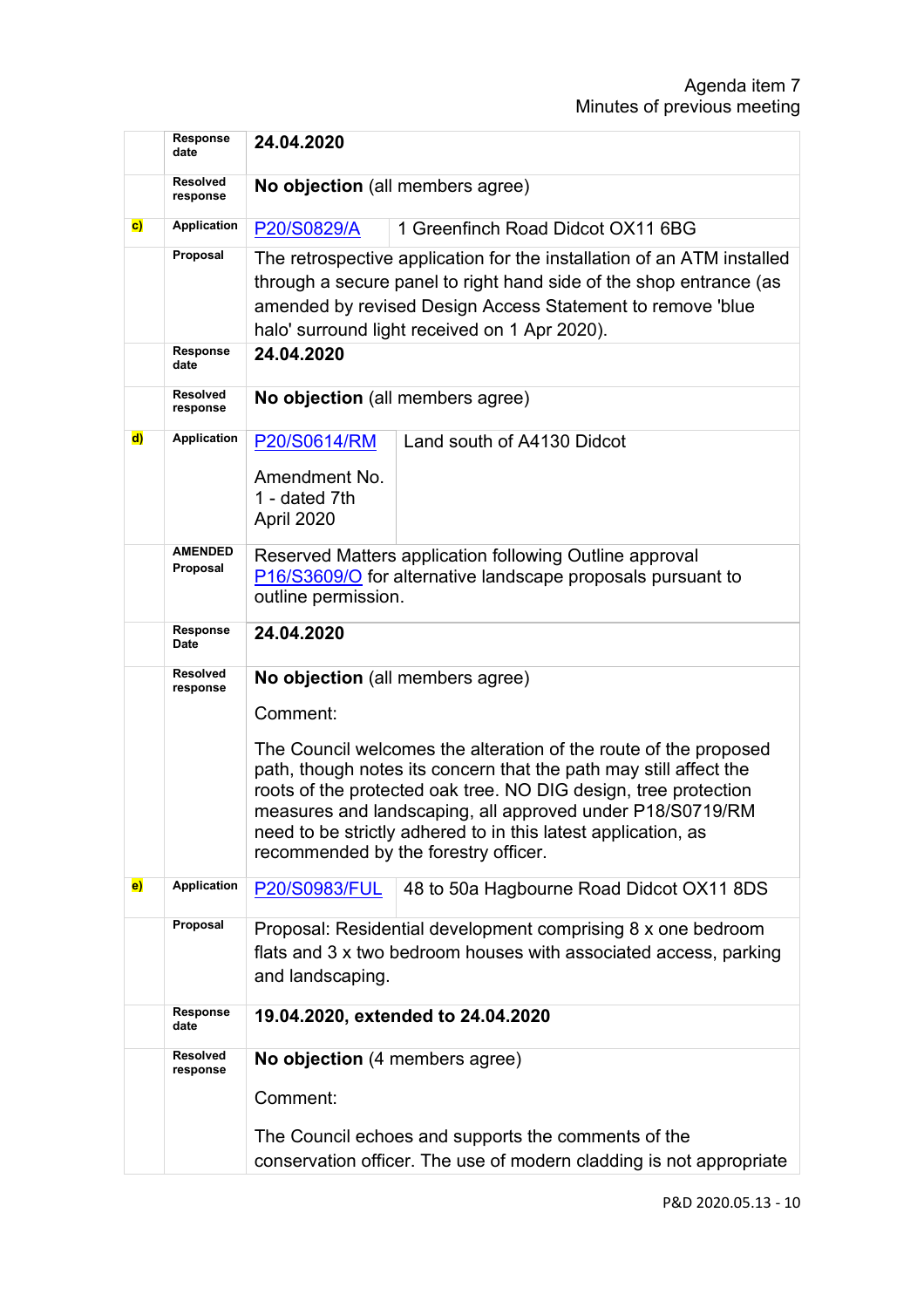|            |                                    |                                 | proximate to the Northbourne Conservation Area. Bins for<br>household waste should not be kept close to the road alongside                                                                                                                                                                                                              |
|------------|------------------------------------|---------------------------------|-----------------------------------------------------------------------------------------------------------------------------------------------------------------------------------------------------------------------------------------------------------------------------------------------------------------------------------------|
|            |                                    | one of those houses.            |                                                                                                                                                                                                                                                                                                                                         |
|            |                                    | the scheme.                     | The Council would expect PV solar panels to be incorporated into<br>the design. These should be of sufficient area to provide a<br>minimum of 10% of each property's energy requirements from a<br>renewable energy source. The Council expects this to be set as a<br>condition, should the Officer be minded to recommend approval of |
| f)         | <b>Application</b>                 | <b>P20/S1115/HH</b>             | 10 Oxford Crescent Didcot OX11 7AY                                                                                                                                                                                                                                                                                                      |
|            | Proposal                           |                                 | Front and rear single storey extensions                                                                                                                                                                                                                                                                                                 |
|            | Response<br>date                   | 24.04.2020                      |                                                                                                                                                                                                                                                                                                                                         |
|            | <b>Resolved</b><br>response        | Object (4 members agree).       |                                                                                                                                                                                                                                                                                                                                         |
|            |                                    | Comment:                        |                                                                                                                                                                                                                                                                                                                                         |
|            |                                    |                                 | The large front extension is not fit in keeping with the character of                                                                                                                                                                                                                                                                   |
|            |                                    |                                 | the street scene. It would dramatically alter the building line and<br>look very odd within the row of adjacent houses.                                                                                                                                                                                                                 |
|            |                                    |                                 | The combined effect of the extensions is to double the length of the                                                                                                                                                                                                                                                                    |
|            |                                    |                                 | house. Being due south of the neighbour, this could have an effect<br>on the neighbouring property because, even though it is proposed                                                                                                                                                                                                  |
|            |                                    |                                 | as single storey it would overshadow.                                                                                                                                                                                                                                                                                                   |
| <b>g</b> ) | Application                        | <b>P20/S1109/HH</b>             | 20 Abbott Close Didcot OX11 8HX                                                                                                                                                                                                                                                                                                         |
|            | Proposal                           |                                 | Single storey summer house in rear garden                                                                                                                                                                                                                                                                                               |
|            | <b>Response</b><br>date            | 26.04.2020                      |                                                                                                                                                                                                                                                                                                                                         |
|            | <b>Resolved</b><br>Response        | No objection (4 members agree). |                                                                                                                                                                                                                                                                                                                                         |
| h)         | Application                        | P20/S1049/HH                    | 58 Queensway Didcot OX11 8LU                                                                                                                                                                                                                                                                                                            |
|            | Proposal                           | ground floor.                   | Detached workshop to rear and first floor extension over existing                                                                                                                                                                                                                                                                       |
|            | Response                           | 27.04.2020                      |                                                                                                                                                                                                                                                                                                                                         |
|            | Date                               |                                 |                                                                                                                                                                                                                                                                                                                                         |
|            | <b>Resolved</b><br><b>Response</b> |                                 | No objection (all members agreed)                                                                                                                                                                                                                                                                                                       |
| i)         | Application                        | P20/S1173/O                     | 102 Norreys Road Didcot OX11 0AN                                                                                                                                                                                                                                                                                                        |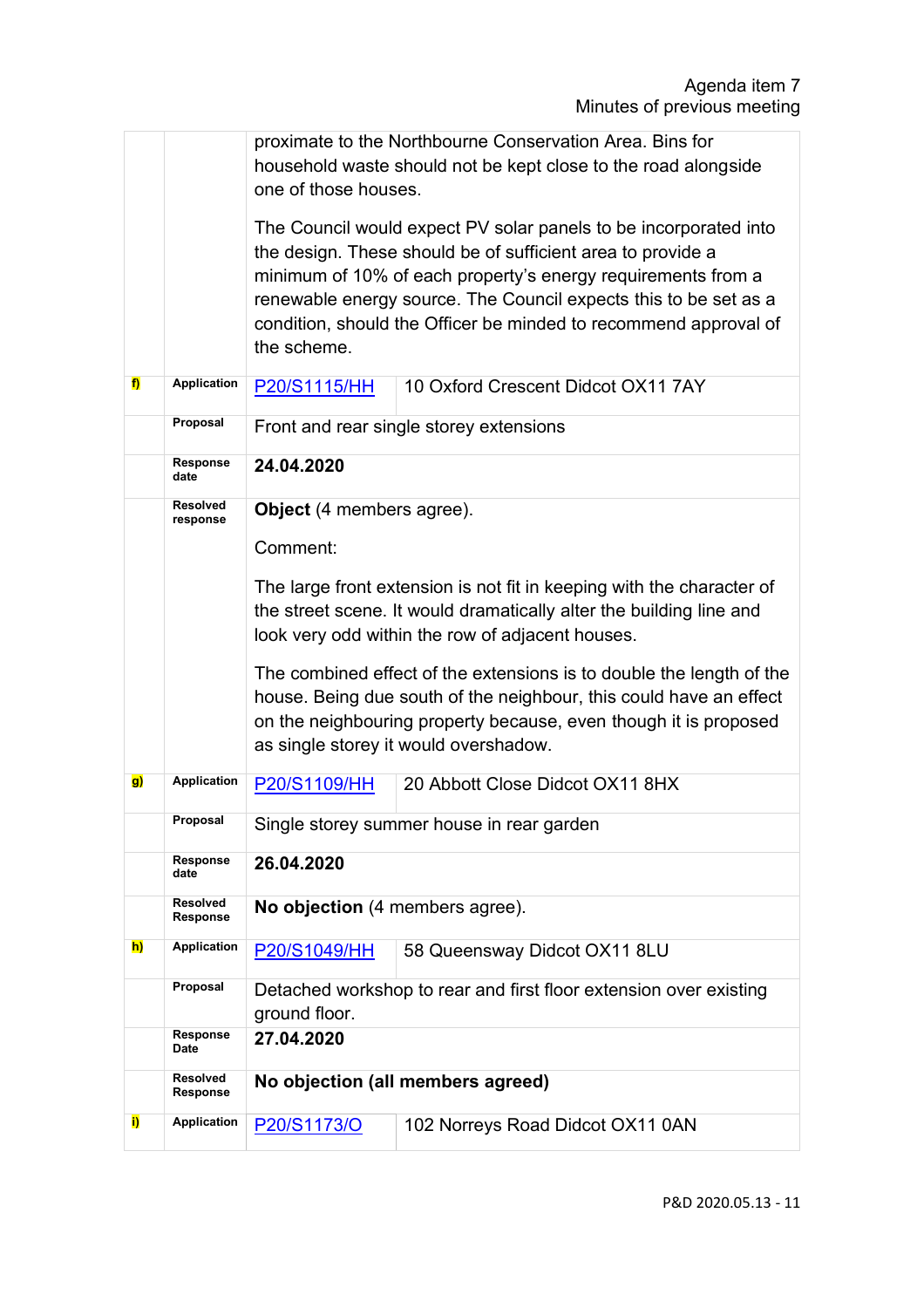| Proposal                       | Proposed erection of a 3 bedroom bungalow |
|--------------------------------|-------------------------------------------|
| <b>Response</b><br><b>Date</b> | 05.05.2020                                |
| <b>Resolved</b><br>response    | No objection (all members agree)          |

# **170. Proposals to note only**

The Council noted the below application.

|   |                                | <b>South Oxfordshire District Council</b>                                                                                                                                                                                                                                                                                                                                                                                                                              |
|---|--------------------------------|------------------------------------------------------------------------------------------------------------------------------------------------------------------------------------------------------------------------------------------------------------------------------------------------------------------------------------------------------------------------------------------------------------------------------------------------------------------------|
| D | <b>Application</b>             | P20/S1208/DIS<br>L&G Homes Phase 1 Infrastructure Land at<br>Willington Down North East of Didcot                                                                                                                                                                                                                                                                                                                                                                      |
|   | Proposal                       | Discharge of condition 5 - Clearance and Desilting of the<br>Ladygrove Brook on application ref. P19/S1177/RM Approval of<br>Reserved Matters pursuant to outline permission P15/S2902/O for<br>L&G Homes Phase 1 Infrastructure comprising of primary<br>infrastructure roads and drainage, footpaths, circulation areas,<br>lighting, creation of pedestrian/cycle link, hard and soft<br>landscaping, and other associated infrastructure and engineering<br>works. |
|   | Related<br><b>Applications</b> | P19/S1177/RM                                                                                                                                                                                                                                                                                                                                                                                                                                                           |

# **171. APPLICATIONS FOR CERTIFICATES OF LAWFUL DEVELOPMENT**

The Council noted that no certificates for lawful development had been submitted.

| a) | Application   None |  |
|----|--------------------|--|
|    | Proposal           |  |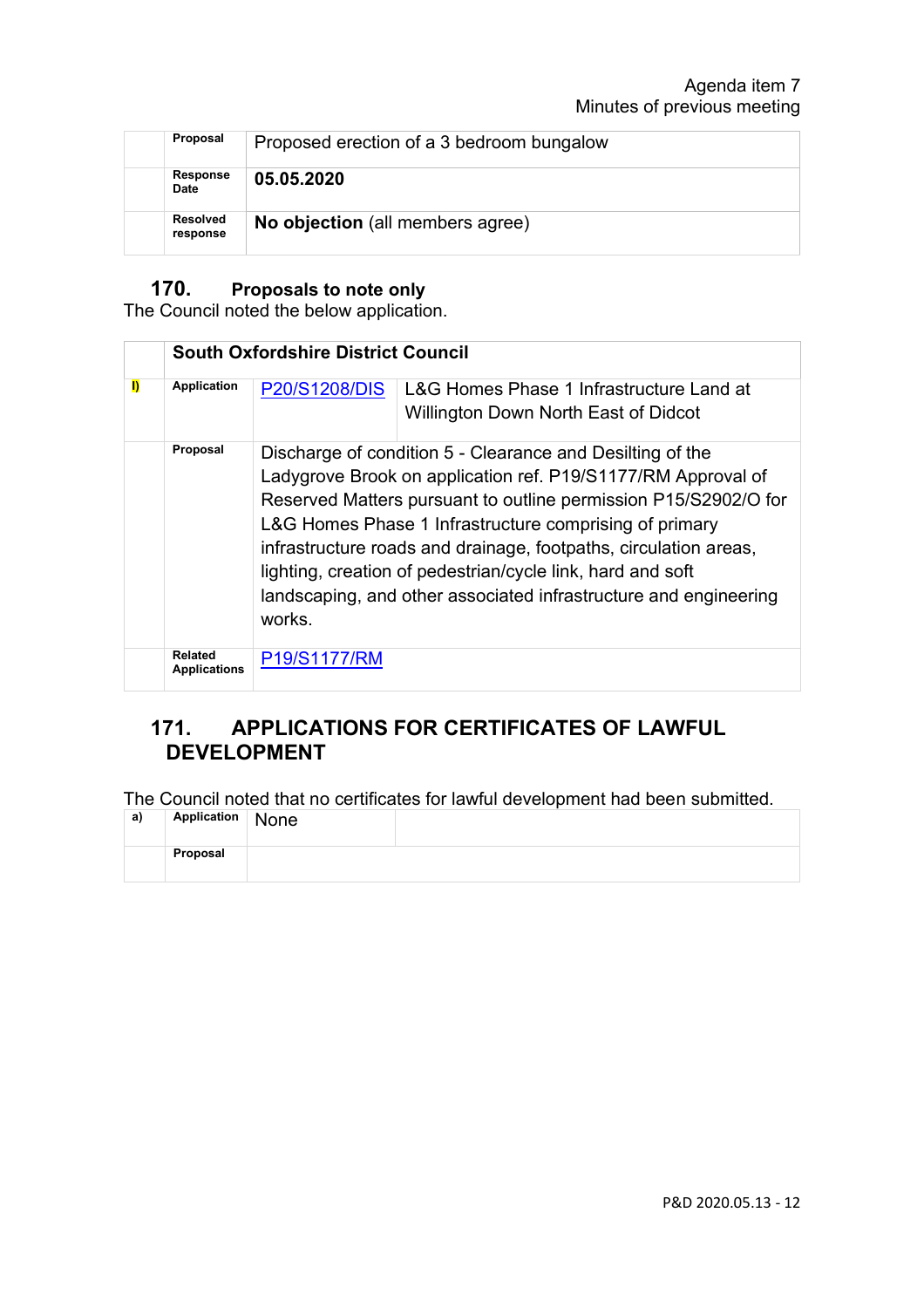# **172. APPLICATIONS APPROVED**

|  |  |  | The Council noted the below listed planning approvals. |  |
|--|--|--|--------------------------------------------------------|--|
|  |  |  |                                                        |  |
|  |  |  |                                                        |  |

| The Council Hoted the below listed planning approvais.<br><b>Didcot Town Council's</b><br>recommendation | <b>Planning</b><br><b>Application</b><br><b>Number</b> | <b>Proposal and Address</b>                                                                                                                                                                                                                                                                                                                                                           |
|----------------------------------------------------------------------------------------------------------|--------------------------------------------------------|---------------------------------------------------------------------------------------------------------------------------------------------------------------------------------------------------------------------------------------------------------------------------------------------------------------------------------------------------------------------------------------|
| No objection.                                                                                            | P20/S0507/HH                                           | Proposed single storey rear<br>extension<br>36 Stonesfield, Didcot, OX11<br>9RF                                                                                                                                                                                                                                                                                                       |
| No objection.                                                                                            | P20/S0320/HH                                           | Demolition of existing<br>conservatory; erection single<br>storey rear extension.<br>28 Cromwell Drive, Didcot,<br><b>OX11 9RB</b>                                                                                                                                                                                                                                                    |
| No objection.                                                                                            | P20/S0391/HH                                           | Single storey side and rear<br>extension.<br>60 Pebble Drive, Didcot, OX11<br>9RE                                                                                                                                                                                                                                                                                                     |
|                                                                                                          | P20/S0674/HH                                           | Erection of part two-storey part<br>single-storey rear extension<br><b>7 Stort Close Didcot OX11 7UR</b>                                                                                                                                                                                                                                                                              |
|                                                                                                          | P19/S2731/FUL                                          | Variation of condition 2<br>(approved plans) of application<br>P18/S1475/FUL. (Demolition of<br>buildings and erection of a 70<br>bed care home (within class C2),<br>parking, access, landscaping<br>and other associated works) in<br>line with amendments submitted<br>and detailed in agents emails<br>dated 18/11/2019, 22/11/2019,<br>13/02/2020, 27/02/2020 and<br>01/04/2020. |
|                                                                                                          |                                                        | <b>Unit A Lower Broadway</b><br><b>Broadway Didcot OX11 8ET</b>                                                                                                                                                                                                                                                                                                                       |
|                                                                                                          | P20/S0279/A                                            | Various signage. (amended plans<br>received on 13 March 2020).                                                                                                                                                                                                                                                                                                                        |
|                                                                                                          |                                                        | <b>Land at Willington Down North</b><br><b>East of Didcot</b>                                                                                                                                                                                                                                                                                                                         |
| No objection                                                                                             | P20/S0640/HH                                           | Single storey rear extension with<br>glazed rooflight<br>12 Guelder Rose, Didcot                                                                                                                                                                                                                                                                                                      |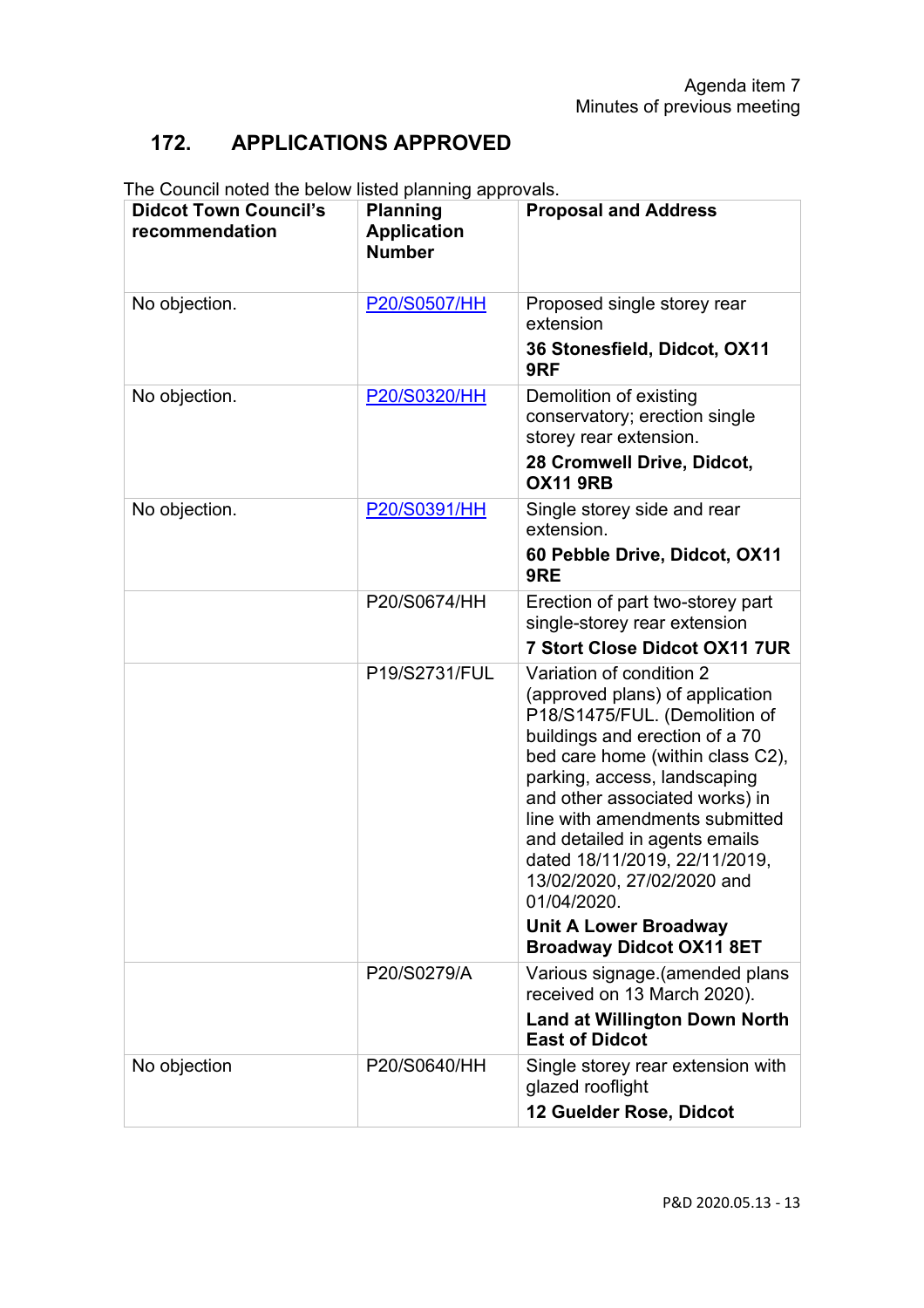# **173. APPLICATIONS REFUSED**

The Council noted that no applications had been refused.

| <b>Didcot Town Council's</b><br>recommendation | <b>Planning Application</b><br><b>Number</b> | <b>Address</b> |
|------------------------------------------------|----------------------------------------------|----------------|
| None                                           |                                              |                |

# **174. APPLICATIONS WITHDRAWN**

The Council noted that no applications had been withdrawn.

| <b>Didcot Town Council's</b><br>recommendation | <b>Planning Application</b><br><b>Number</b> | Address |
|------------------------------------------------|----------------------------------------------|---------|
| <b>None</b>                                    |                                              |         |

# **175. APPLICATIONS REFERRED**

The Council noted that no applications had been referred.

| <b>Didcot Town</b><br>Council's<br>recommendation | <b>Planning</b><br><b>Application</b><br><b>Number</b> | <b>Address</b> | <b>South</b><br>Oxfordshire<br><b>District Council</b><br>Officer's<br>recommendation |
|---------------------------------------------------|--------------------------------------------------------|----------------|---------------------------------------------------------------------------------------|
| None                                              |                                                        |                |                                                                                       |

# **176. To consider the proposal for residential development on land north east of Didcot.**

Manor Oak Homes seek the Council's views on the proposed residential development of land to the east of Lady Grove, Didcot. The proposal is for a scheme of 175 dwellings along with a country park.

1 member suggest a response be submitted, 2 considered the development was not needed and 1 had no objection. The Committee noted Cllr Davies' statement to the Committee. **Resolved to** respond with comment.

Comment:

There are already enough houses planned for Didcot within the local plan. This development is therefore not required.

The vehicular access to the development is too close to a bend in the road that obstructs its view. This part of the road before the bend is where cars leaving Didcot northwards gain some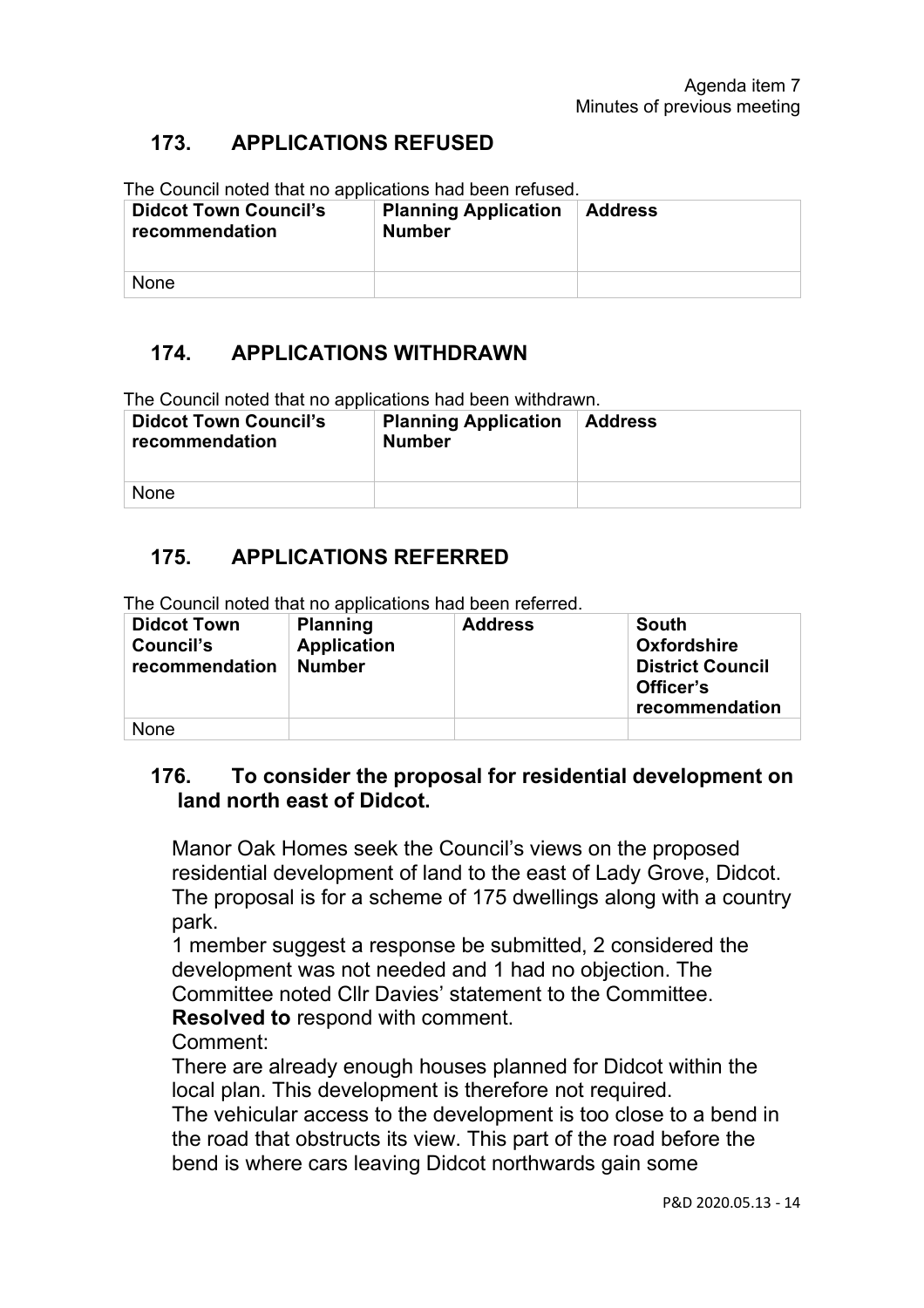considerable speed as the road changes to the national speed limit. I consider it too dangerous as an access point, especially if cars are waiting to turn right into the site or queuing behind a car waiting to turn right.

The development would be visible from the land to the East which is an AONB, a 20 meter buffer is insufficient.

Some of the trees with a TPO seems to be very close to some of the proposed houses and I have concerns they may suffer root damage during construction.

This site is not within walking distance from the town and shopping facilities and the site has no community provision. This will necessitate the use of cars to access shops and the station and so is not sustainable.

Any cycle and footpaths included would need to be at least 3m in width.

# **177. To note the appeal decision Ref: APP/Q3115/W/19/3236343**

12 Norreys Close, Didcot, OX11 0AT (application Ref: P19/S0304/FUL, dated 28 January 2019, was refused by notice dated 10 July 2019).

The Committee noted the appeal decision.

# **178. To consider Tree Preservation Order at Brasenose Road/Freeman Road, Didcot.**

3 Members noted their support and 2 received the information. The Committee resolved to support the order**.** 

# **179. To consider the response to the letter received from SODC Planning Team Leader.**

2 members noted that Didcot Town Council had previously submitted comments by email. 3 members received the information.

# **180. To consider Didcot and Surrounding Area Infrastructure Improvements Update from Oxfordshire County Council.**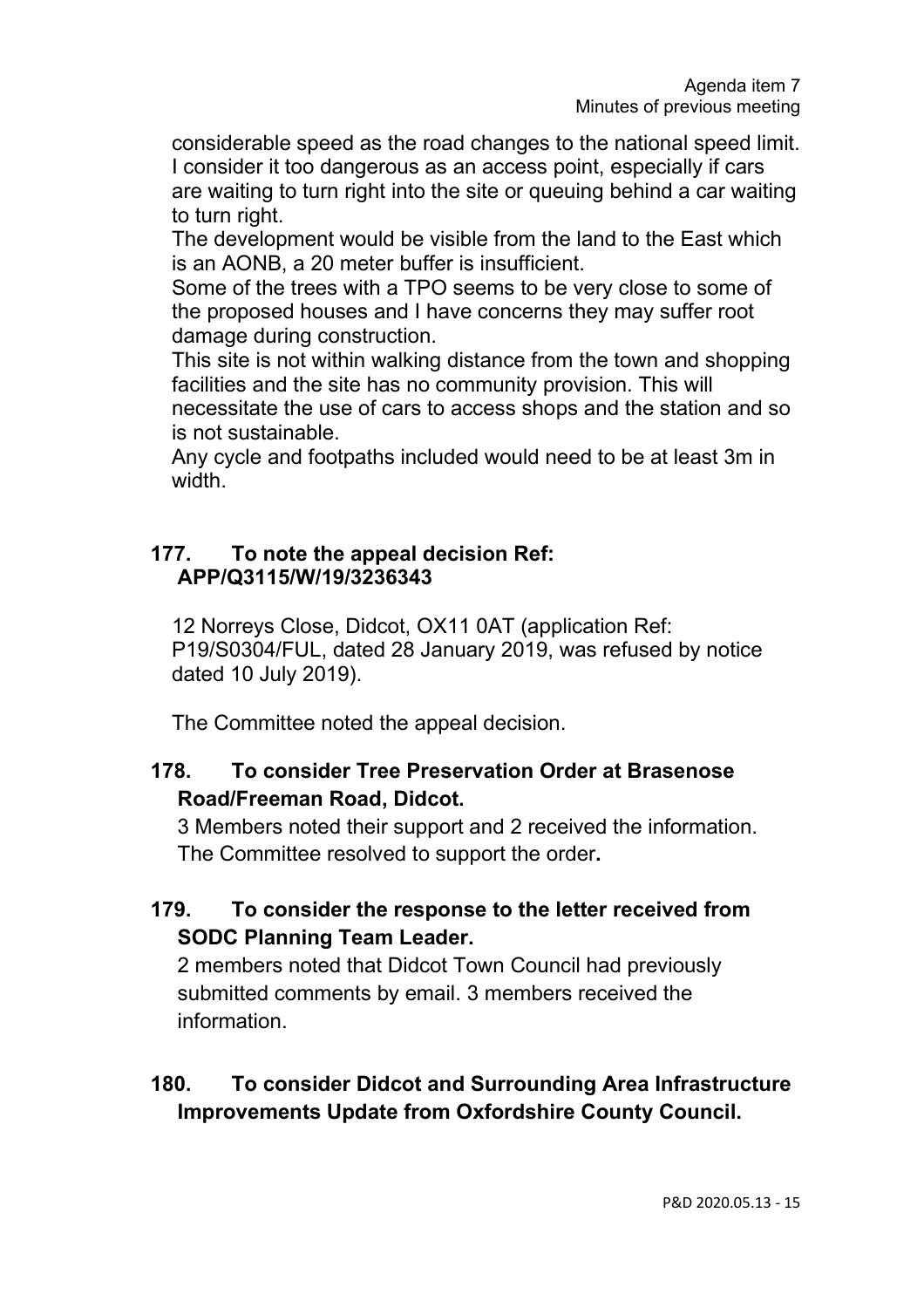The online public consultation will start on Thursday 19 March 2020 and close on Thursday 30 April 2020. Please follow this link for more details: www.oxfordshire.gov.uk/didcotupdate.

All Members suggest the Committee respond to the consultation. Comment:

# Scheme A - A4130 Widening

The widening would improve the flow of traffic in and out of Didcot, which already grinds to a halt at peak times in the morning and evening. This will only get worse when Valley Park is built. The larger road access to Valley Park would be needed to cope with the 4000 houses being built.

The Council welcomes the positive features, including the incorporation of pedestrian and cycle access to the Milton Park Trading Estate and the provision of additional capacity at the entrance to Valley Park (Valley Park and NW Valley Park already have planning permission for well over 4000 homes).

The Council notes concern around the space available for the proposals given that extra houses have already been built at Dida Gardens on GWP.

This scheme is essential, though, and can be considered so in isolation to the other 3.

## Scheme B - Science Bridge

The Council considers this scheme would take traffic away from the existing Didcot road system so at least things won't be any worse than they are now; without it gridlock would undoubtedly occur. Indeed, this scheme could take traffic away from the centre of Didcot and improve access to the North of the town.

## Scheme C - Didcot to Culham River Crossing

The Council supports the proposed alignment for the river crossing which takes the road further away from residential properties and Scheduled Ancient Monuments and minimises the impact on agricultural land. The added benefit for Didcot is that unlike 2 of the previous alignments it diverts traffic away from the Northern Perimeter Road and the junction with the B4016 which will come in for increased use as NE Didcot is built out. However, the Council considers that careful design and planning is required as the river crossing and Bypass may increase the traffic in these areas and potentially increase the traffic entering Didcot from the East to link up to the crossing and the Bypass.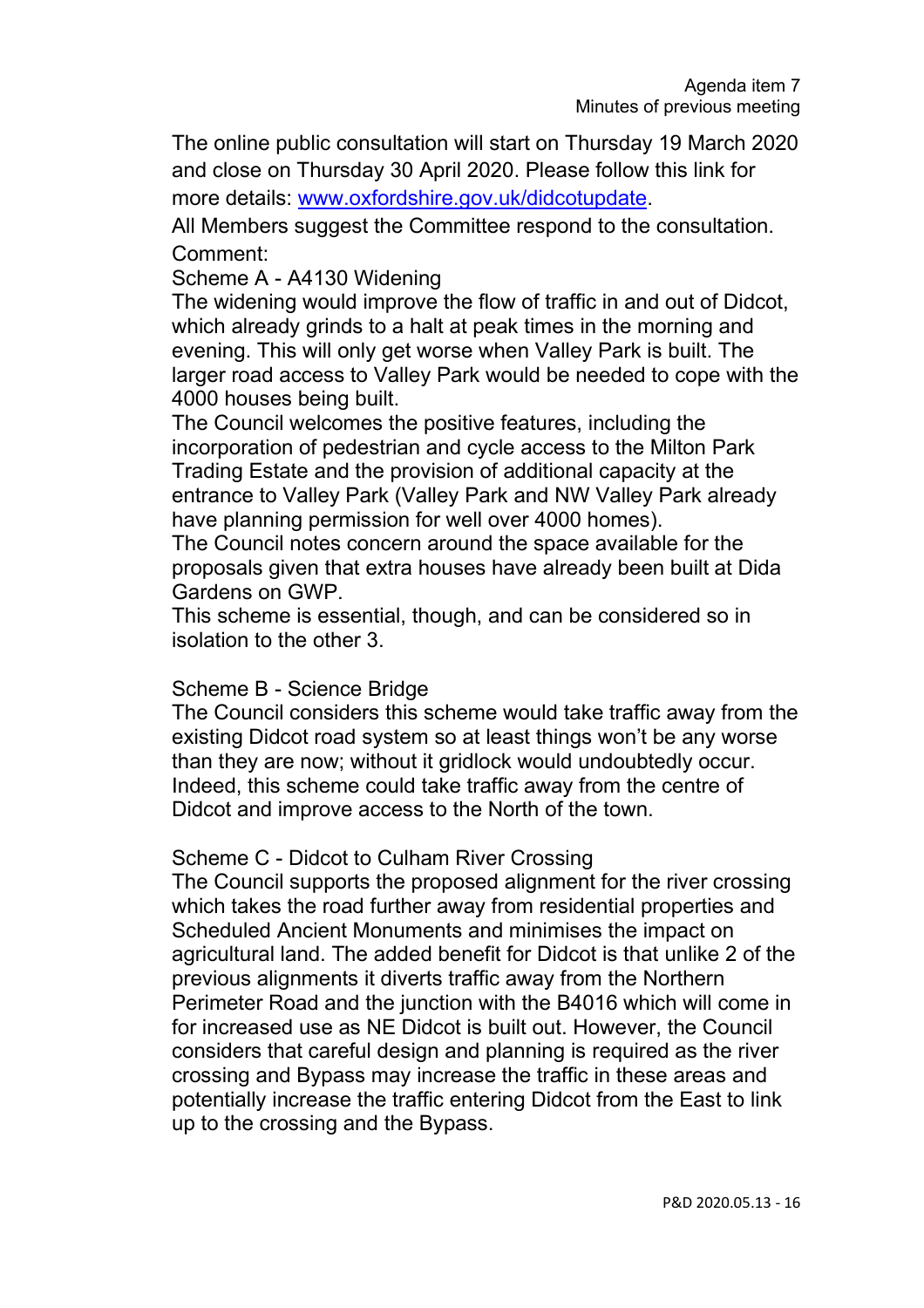The Council notes concerns regarding the safety of unsignalised pedestrian and cycle crossings be on roads carrying a lot of heavy traffic including lorries at the proposed junction with Southmead Industrial Estate.

Scheme D – Clifton Hampden Bypass

The Council has no strong views on this scheme. However, it considers that schemes B, C & D are inter-dependent. In particular, going ahead with the Science Bridge without the new river crossing would put enormous pressure on the Didcot Northern Perimeter Road.

Further, the Council seeks clarity on the plans for the extension to the Didcot Northern Perimeter Road. The completion of this extension would be of great help and the undoubted gridlock would be averted at the Jubilee Way roundabout.

Signed: \_\_\_\_\_\_\_\_\_\_\_\_\_\_\_\_\_\_\_\_\_\_\_\_\_\_\_\_(Chairman) Date: \_\_\_\_\_\_\_\_\_\_\_\_\_\_\_\_\_\_\_\_\_\_\_\_\_\_\_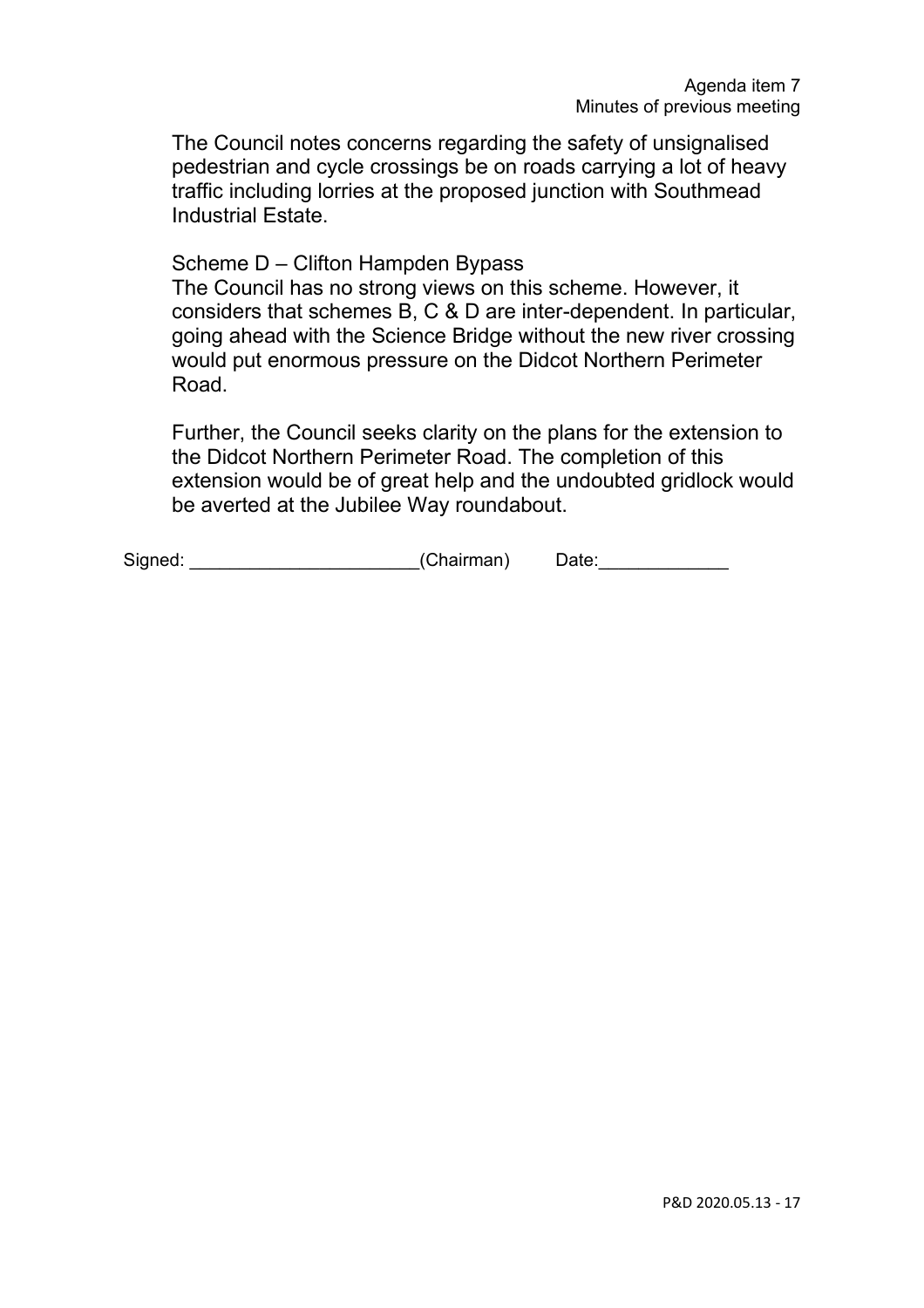# 8. Progress report **8. Progress report**

| Ś                             | I<br>Í<br>ミくく<br>ļ                                                                 |  |
|-------------------------------|------------------------------------------------------------------------------------|--|
| דל-טליב-לטביווסכווו<br>l<br>Ī | <b>^ ミニークりてりこうりつ クタスニニュウク 22 こうりつこうりょう</b><br>í<br>í<br>)<br>)<br>)<br>)<br>)<br>í |  |

**9.** To note the letter from South Oxfordshire District Council regarding changes to the **To note the letter from South Oxfordshire District Council regarding changes to the** 

Planning process during the Covid-19 outbreak. (appendix 1) **Planning process during the Covid-19 outbreak. (appendix 1)**

10. To consider template provided by South Oxfordshire District Council for responding **To consider template provided by South Oxfordshire District Council for responding** 

**to planning applications. (overleaf)**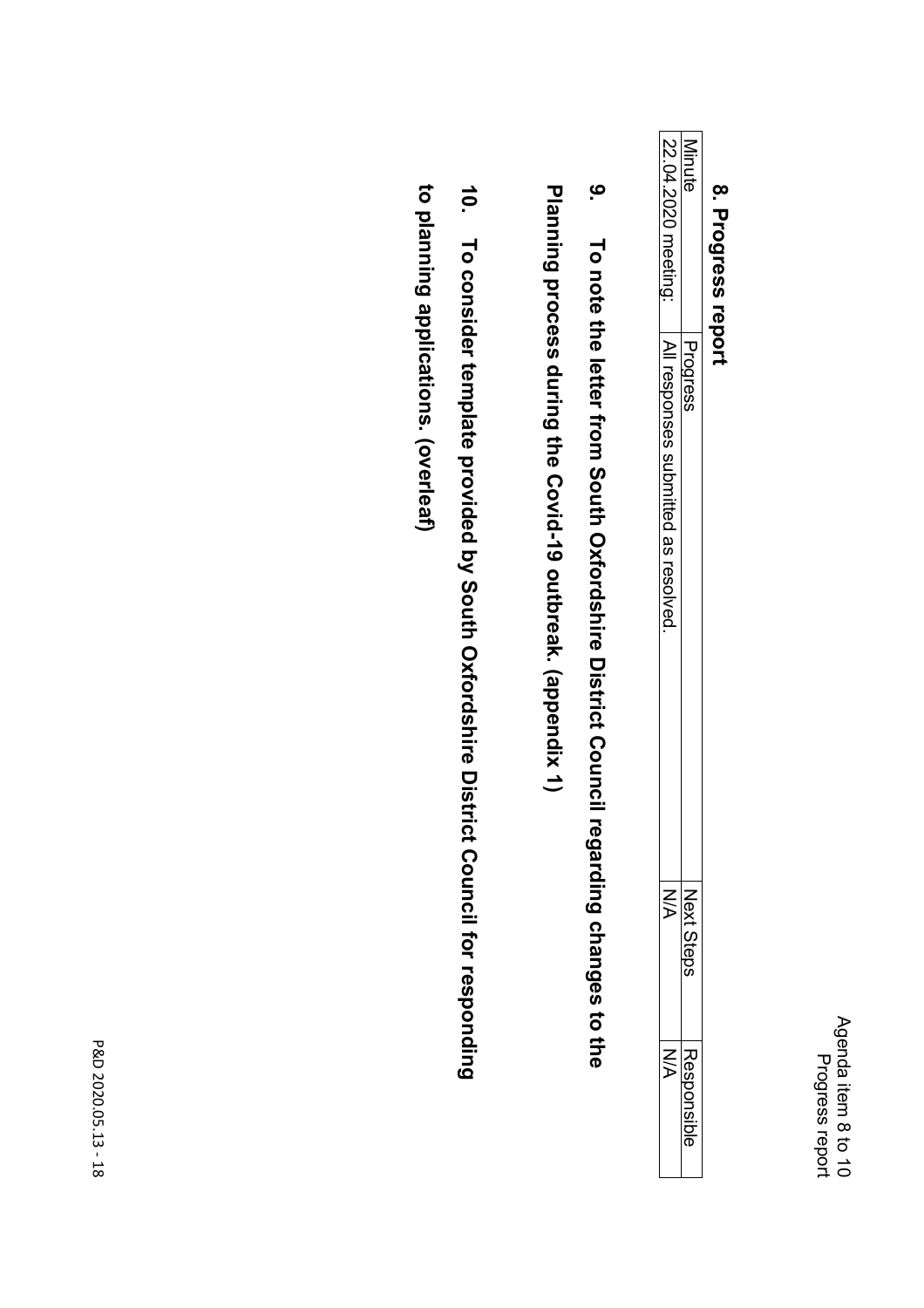| Transport / bus / cycling / footpath                                                              | Design & sustainable features                                                                                                                                                                                          | <b>Amenity considerations</b>                                        | Flooding / drainage                                                                                                                                | Supplementary Planning Document<br>Policies       | Neighbourhood Plan Policies                                | Local Plan Policies      | Property address / Site |
|---------------------------------------------------------------------------------------------------|------------------------------------------------------------------------------------------------------------------------------------------------------------------------------------------------------------------------|----------------------------------------------------------------------|----------------------------------------------------------------------------------------------------------------------------------------------------|---------------------------------------------------|------------------------------------------------------------|--------------------------|-------------------------|
| Any local traffic issues?<br>Footpath links<br>Cycle links<br>How frequent are buses in the area? | Any thoughts of how any changes could improve this?<br>What are your views on this?<br>Any comments on proposed materials, are they appropriate to the character of the area?<br>List any policies you have considered | Have you visited the property?<br>What you have observed about this? | .What year did the flooding occur?<br>• What type of flooding was this - surface water / ri<br>• Does flooding occur on the site or nearby?<br>ΘĽ, | •List any policies / guidance you have considered | List policies<br>Is the proposal in line with NP policies? | List policies considered |                         |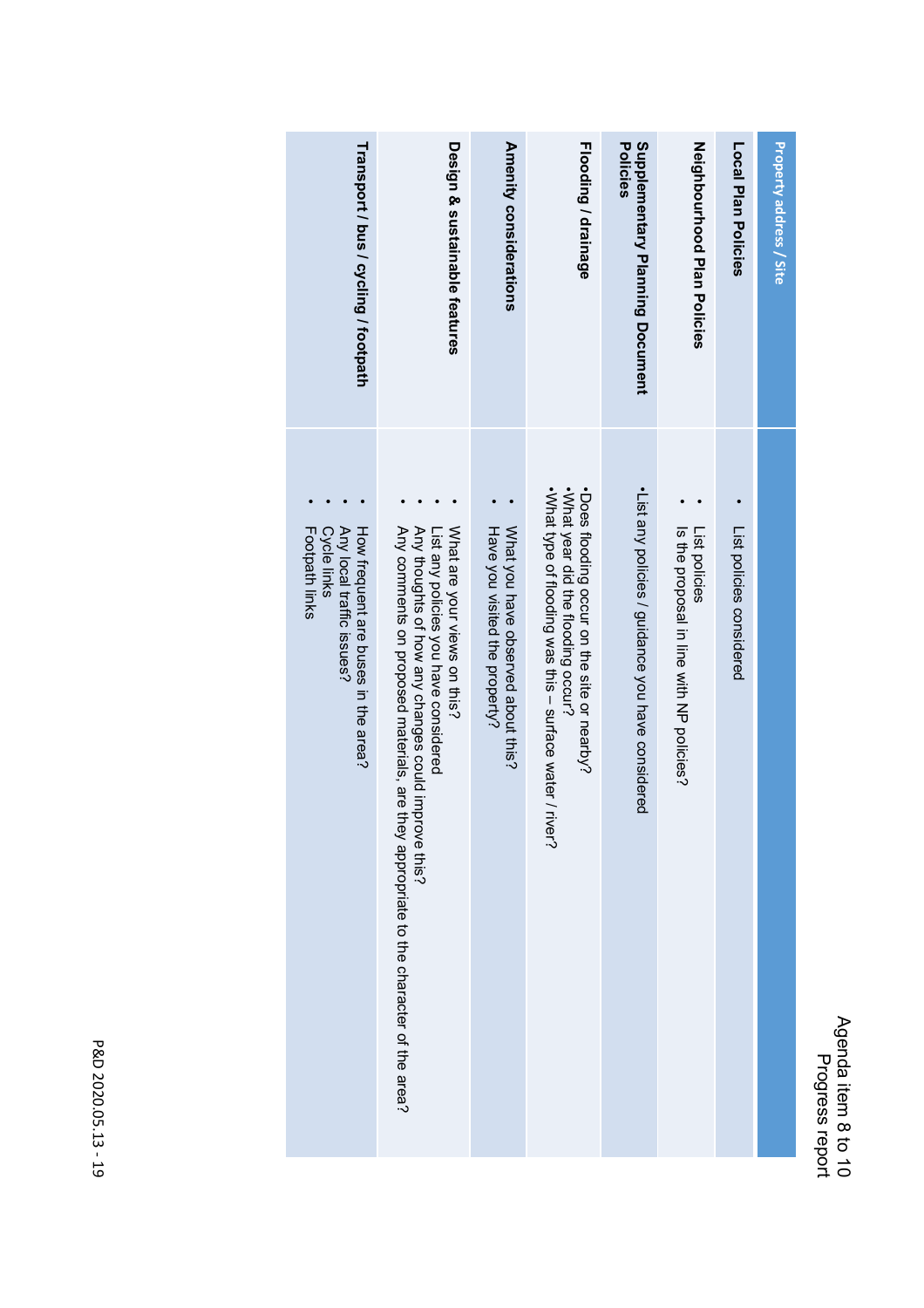|                            | <b>Parish Conniculation</b>                 | Character of area                                                                    | Community                                                                                 | Parking                                                                          |
|----------------------------|---------------------------------------------|--------------------------------------------------------------------------------------|-------------------------------------------------------------------------------------------|----------------------------------------------------------------------------------|
| For the following reasons: | Object / Support<br>The Town Parish Council | ·Landscape setting<br>•Conservation Area<br><b>BNOW</b><br>.Consider local character | . Any community matters relevant to this application?<br>. Any community safety comments? | Do you have any photographs showing this?<br>Are there any local parking issues? |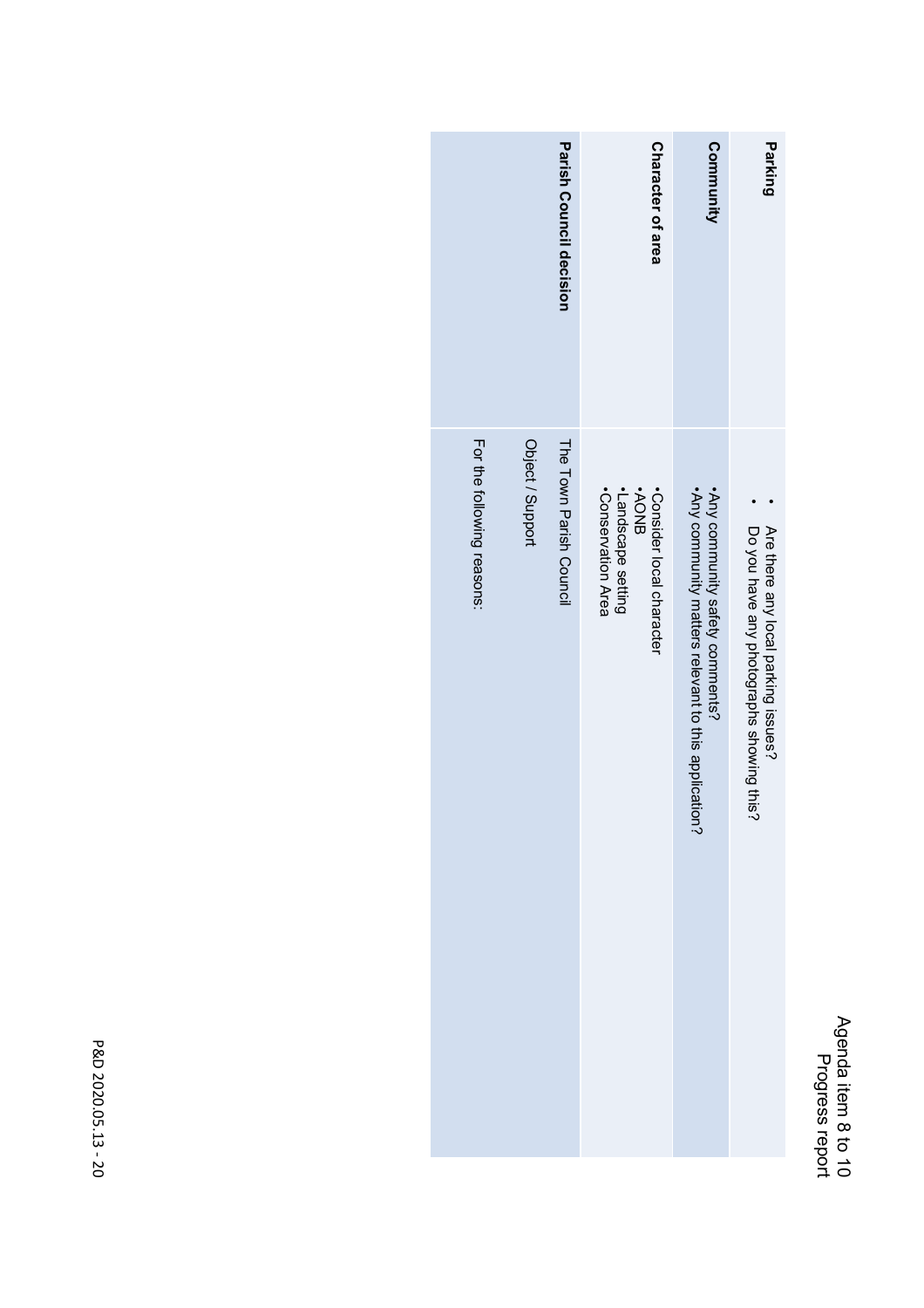# **11. PLANNING APPLICATIONS**

# **Proposals for Comment**

|    |                            | <b>South Oxfordshire District Council</b>           |                                                                                                                                                                                                                                            |
|----|----------------------------|-----------------------------------------------------|--------------------------------------------------------------------------------------------------------------------------------------------------------------------------------------------------------------------------------------------|
| a) | <b>Application</b>         | P20/S1201/HH                                        | 64 Queensway Didcot OX11 8LU                                                                                                                                                                                                               |
|    | Proposal                   | flat roof insulation.                               | Rear extension and raising of parapet to accommodate warm deck                                                                                                                                                                             |
|    | Response<br>date           |                                                     | 10 <sup>th</sup> May 2020 (extended to 15 <sup>th</sup> May 2020)                                                                                                                                                                          |
| b) | <b>Application</b>         | <b>P20/S1225/FUL</b>                                | 26 Haydon Road Didcot OX11 7JF                                                                                                                                                                                                             |
|    | Proposal                   | rear of 26 Haydon Road, accessed<br>via Garth Road. | Variation of condition 2 (approved plans) of application<br>P19/S4698/FUL Erection of new storey-and-half dwelling to the                                                                                                                  |
|    | <b>Response</b><br>date    |                                                     | 13 <sup>th</sup> May 2020 (extended to 15 <sup>th</sup> May 2020)                                                                                                                                                                          |
| c) | Application                | <b>P20/S1049/HH</b>                                 | 58 Queensway Didcot OX11 8LU                                                                                                                                                                                                               |
|    | <b>AMENDED</b><br>Proposal | received on 21 April 2020.)                         | Amendment No. 1 - dated 21st April 2020<br>Detached workshop to rear and first floor extension over existing<br>ground floor (as amended by drawing no. QNS.P01D to enlarge<br>workshop to integrate stairs and revisions to workshop roof |
|    | Response<br>date           |                                                     | 5 <sup>th</sup> May 2020 (extended to 15 <sup>th</sup> May 2020)                                                                                                                                                                           |
| d) | <b>Application</b>         | P20/S1282/HH                                        | 3 Balmoral Road Didcot OX11 8TZ                                                                                                                                                                                                            |
|    | Proposal                   |                                                     | Proposed ground floor front extension                                                                                                                                                                                                      |
|    | Response<br><b>Date</b>    | 15 <sup>th</sup> May 2020                           |                                                                                                                                                                                                                                            |
| e) | <b>Application</b>         | P20/S1313/HH                                        | 52 Edinburgh Drive Didcot OX11 7HT                                                                                                                                                                                                         |
|    | Proposal                   | Extension to rear and loft conversion.              |                                                                                                                                                                                                                                            |
|    | Response<br>date           | 15th May 2020                                       |                                                                                                                                                                                                                                            |
| f) | <b>Application</b>         | P20/S1363/HH                                        | 6 Meadow Way Didcot OX11 0AU                                                                                                                                                                                                               |
|    | Proposal                   | dropped kerb.                                       | Two storey rear extension, Single storey porch to front, extended                                                                                                                                                                          |
|    | Response<br>date           | 22 <sup>nd</sup> May 2020                           |                                                                                                                                                                                                                                            |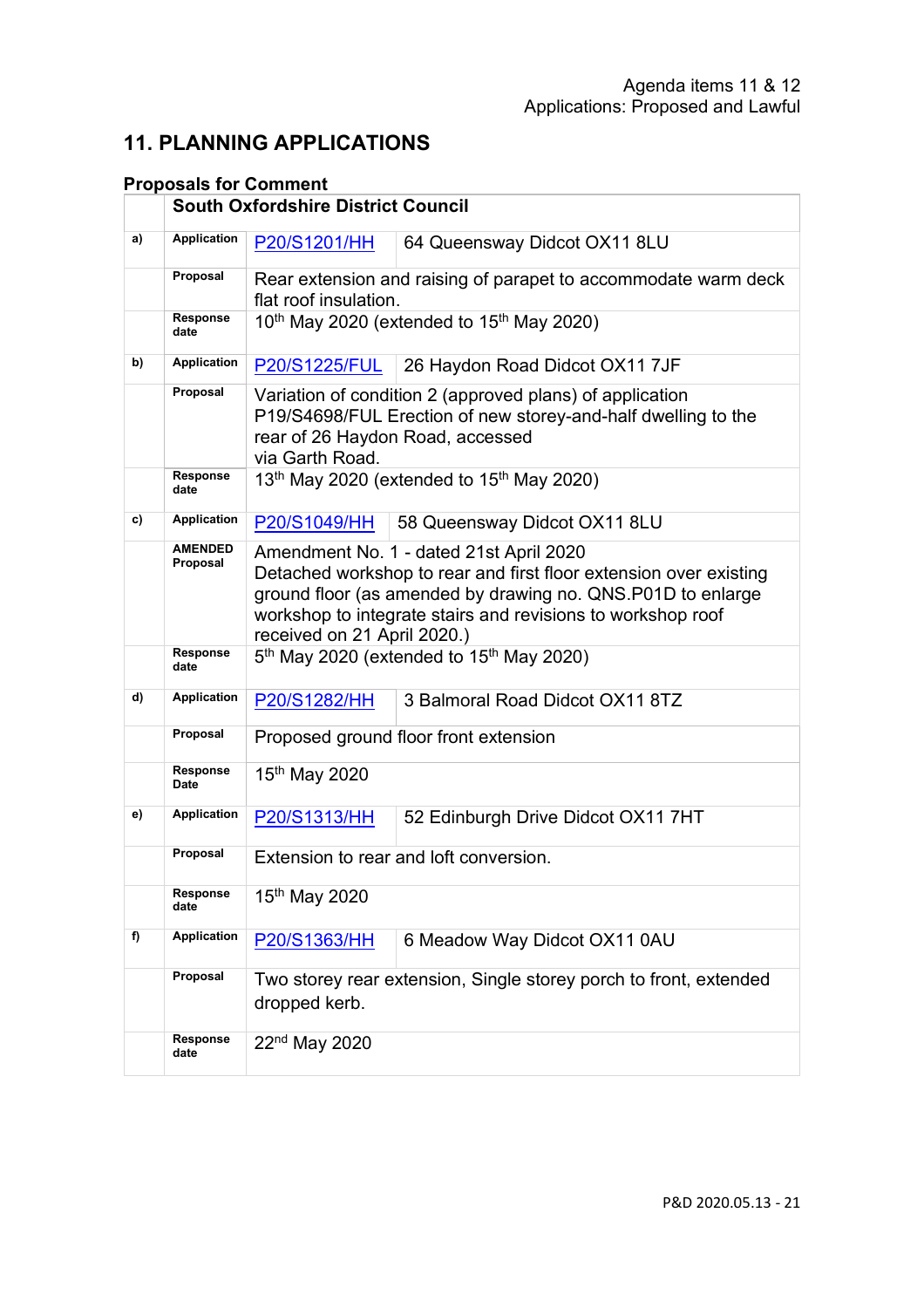#### Agenda items 11 & 12 Applications: Proposed and Lawful

| g) | Application             | P20/S1501/HH   | 30 Usk Way Didcot OX11 7SQ                                                                             |
|----|-------------------------|----------------|--------------------------------------------------------------------------------------------------------|
|    | Proposal                |                | Demolition of existing garage and erection of a single-storey<br>extension to the side of the property |
|    | <b>Response</b><br>date | 29th May 2020  |                                                                                                        |
| h) | <b>Application</b>      | P20/S1466/HH   | 32 Sinodun Road DIDCOT Oxon OX11 8HN                                                                   |
|    | Proposal                | accommodation. | Conversion and extension of existing garage to form disabled                                           |
|    | <b>Response</b><br>date | 29th May 2020  |                                                                                                        |

# **Proposals to note only**

|              |                                | <b>South Oxfordshire District Council</b>                                           |  |
|--------------|--------------------------------|-------------------------------------------------------------------------------------|--|
| $\mathbf{I}$ | <b>Application</b>             | <b>P20/S1185/PDH</b><br>11 Abbott Road Didcot Oxon OX11 8JB                         |  |
|              | <b>Proposal</b>                | Conservatory                                                                        |  |
|              | Related<br><b>Applications</b> | N/A                                                                                 |  |
| $\parallel$  | Application                    | P20/S1431/N5B<br>124 Broadway Didcot OX11 8AD                                       |  |
|              | <b>Proposal</b>                | Change of use from Class A2 to Class C3 together with minor<br>external alterations |  |
|              | Related<br><b>Applications</b> | N/A                                                                                 |  |

# **12. APPLICATIONS FOR CERTIFICATES OF LAWFUL DEVELOPMENT**

| A) |          | Application   P20/S1484/LDP | 48 Brasenose Road Didcot OX11 7BN                                 |
|----|----------|-----------------------------|-------------------------------------------------------------------|
|    | Proposal |                             | Demolish existing rear conservatory. Erection of a rear extension |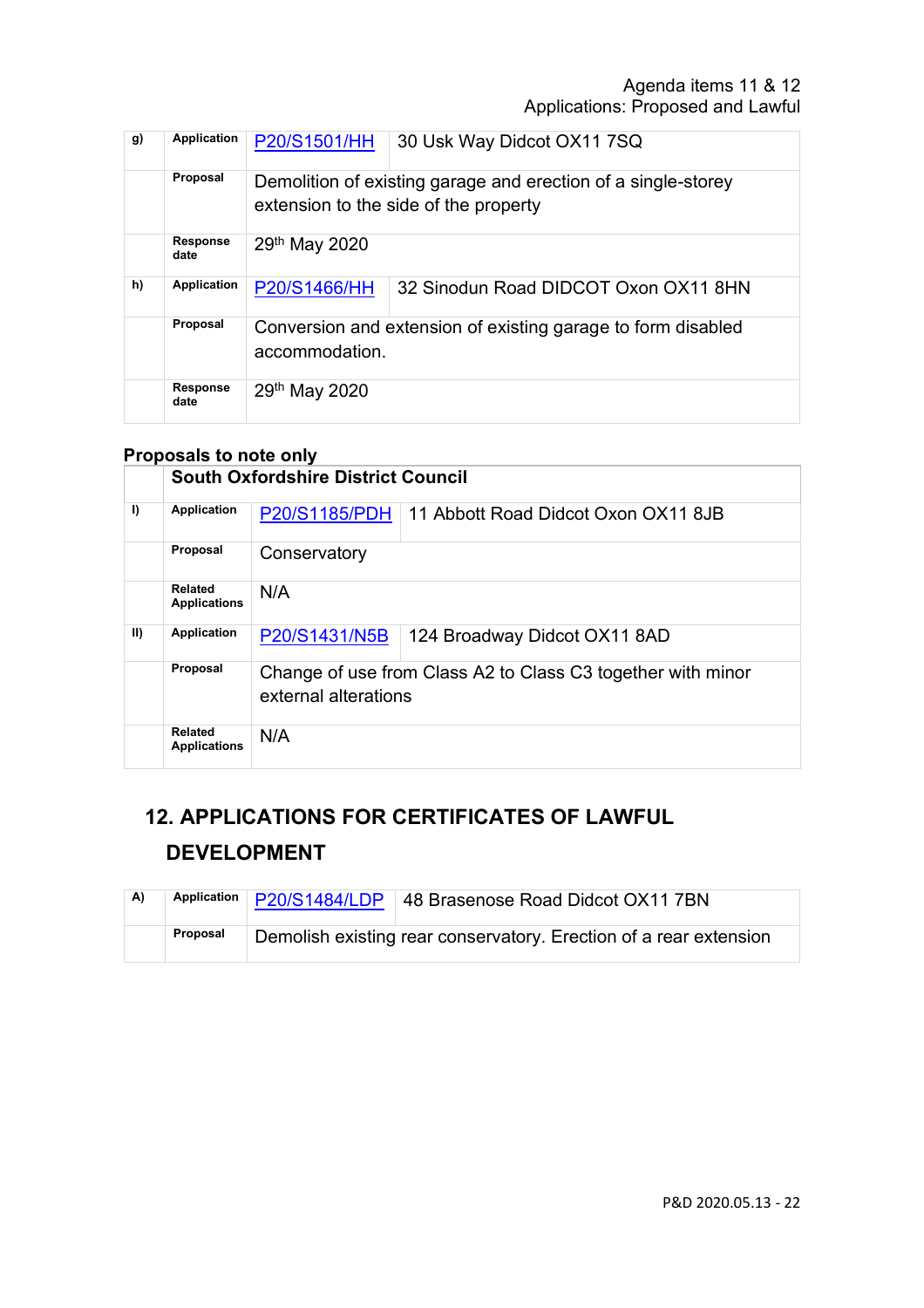Agenda items 13 Agenda items 13 to 16<br>Applications: Granted; Refused; Withdrawn & Referred Applications: Granted; Refused; Withdrawn & Referred

# **13. APPLICATIONS APPROVED APPLICATIONS APPROVED**

# **South Oxfordshire South Oxfordshire**

| <b>SULLI UXIOTUS ILLE</b>                                                                                                                                                                                   |                                              |                                                                                                                                                                                                                                                                                                                                 |
|-------------------------------------------------------------------------------------------------------------------------------------------------------------------------------------------------------------|----------------------------------------------|---------------------------------------------------------------------------------------------------------------------------------------------------------------------------------------------------------------------------------------------------------------------------------------------------------------------------------|
| recommendation<br>Didcot Town Council's                                                                                                                                                                     | <b>Planning</b><br><b>Application Number</b> | <b>Proposal and Address</b>                                                                                                                                                                                                                                                                                                     |
| No objection.                                                                                                                                                                                               | <b>P20/S0720/HH</b>                          | 11 Marner Crescent Didcot OX11 81X<br>Droped kerb and proposed driveway.                                                                                                                                                                                                                                                        |
| No objection.                                                                                                                                                                                               | <b>P20/S0575/HH</b>                          | brick wall in same location. (As amended by corrected elevation and wall drawings<br>1 Duniper May Didcot OX11 6AA<br>received 9th March 2020).<br>1.2m brick with 0.6m railing above (total height 1.8m), to be replaced with 1.8m high<br>Retrospective application for adjustment to boundary wall fronting the highway from |
| No objection.                                                                                                                                                                                               | P20/S0607/FUL                                | detached house with associated vehicle access and parking).<br>23 Mereland Road Didcot OX11 8AR<br>porch design on application ref. P17/S2759/FUL (Construction of two pedroom<br>Variation of condition 2 (drawings) - replacement of hedge with a fence and new                                                               |
| No objection.                                                                                                                                                                                               | <b>P20/S0689/A</b>                           | HSBC, 186 Broadway Didcot OX118<br>Replacement of existing ATM signage<br>정                                                                                                                                                                                                                                                     |
| No objection.                                                                                                                                                                                               | <b>P20/S0589/HH</b>                          | a downstairs cloakroom.<br>56 Treeman Road Didcot Oxon OX1:<br>Single storey extension to the front of the property. To increase lounge size and add<br>17DD                                                                                                                                                                    |
| No objection.                                                                                                                                                                                               | P20/S0640/HH                                 | Single storey rear extension with glazed rooflight:<br>12 Guelder Rose Didcot OX11 6FW                                                                                                                                                                                                                                          |
| that the first floor flat requires<br>available light in that<br>this social reduce the<br>obscured glazing and that<br>a significant amount of<br>Comment: The Council notes<br>property.<br>No objection. | <b>P20/S0527/FUL</b>                         | associated parking and landscaping.<br>Proposed two storey residential prilidin<br>Land adjacent to 174 Wantage Road<br>ig to create two one-bedroom flats with<br>Didcot OX11 0AH                                                                                                                                              |

P&D 2020.05.13 - P&D 2020.05.13 - 23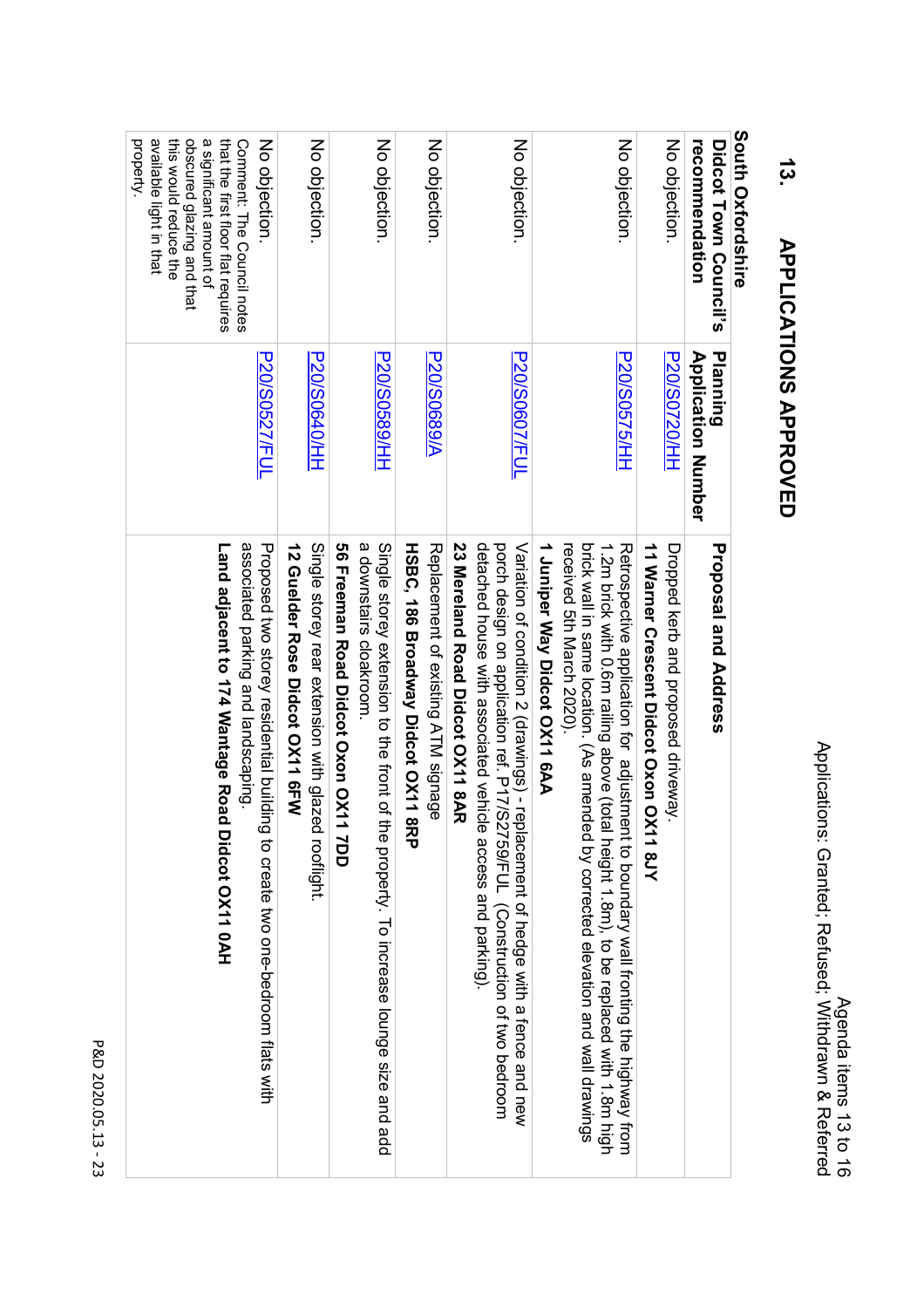| Applications: Granted; Refused; Withdrawn & Referred | Agenda items 13 to 16 |
|------------------------------------------------------|-----------------------|

# **14. APPLICATIONS REFUSED APPLICATIONS REFUSED**

# South Oxfordshire **South Oxfordshire**

| Didcot Town Council's<br>recommendation      | <b>Application</b><br>Number<br>Planning | Address                                                                                                                                                                                             |
|----------------------------------------------|------------------------------------------|-----------------------------------------------------------------------------------------------------------------------------------------------------------------------------------------------------|
| (to amendment)<br>No objection with comments |                                          | Objection (initial application)   P20/S0412/FUL   Erection diveling (as amended by revised site plan including<br>visibility splays).<br>Land adjacent to 105 Queens<br>National<br>Didcot DX11 8SN |
| _<br>ო<br><b>APPLICATIONS WHERANX</b>        |                                          |                                                                                                                                                                                                     |

# South Oxfordshire **South Oxfordshire**

|      | Didcot Town Council's recommendation | <b>Planning Application Number</b> |  |
|------|--------------------------------------|------------------------------------|--|
| None |                                      |                                    |  |
| j    |                                      |                                    |  |

# **16. APPLICATIONS REFERRED APPLICATIONS REFERRED**

# South Oxfordshire District Council **South Oxfordshire District Council**

| None | Didcot Town Council's<br>recommendation.                                        |
|------|---------------------------------------------------------------------------------|
|      | Vumbel<br><sup>1</sup> lanning Applicatio                                       |
|      | Address                                                                         |
|      | <b>Council Officer's</b><br><b>South Oxfordshire District</b><br>recommendation |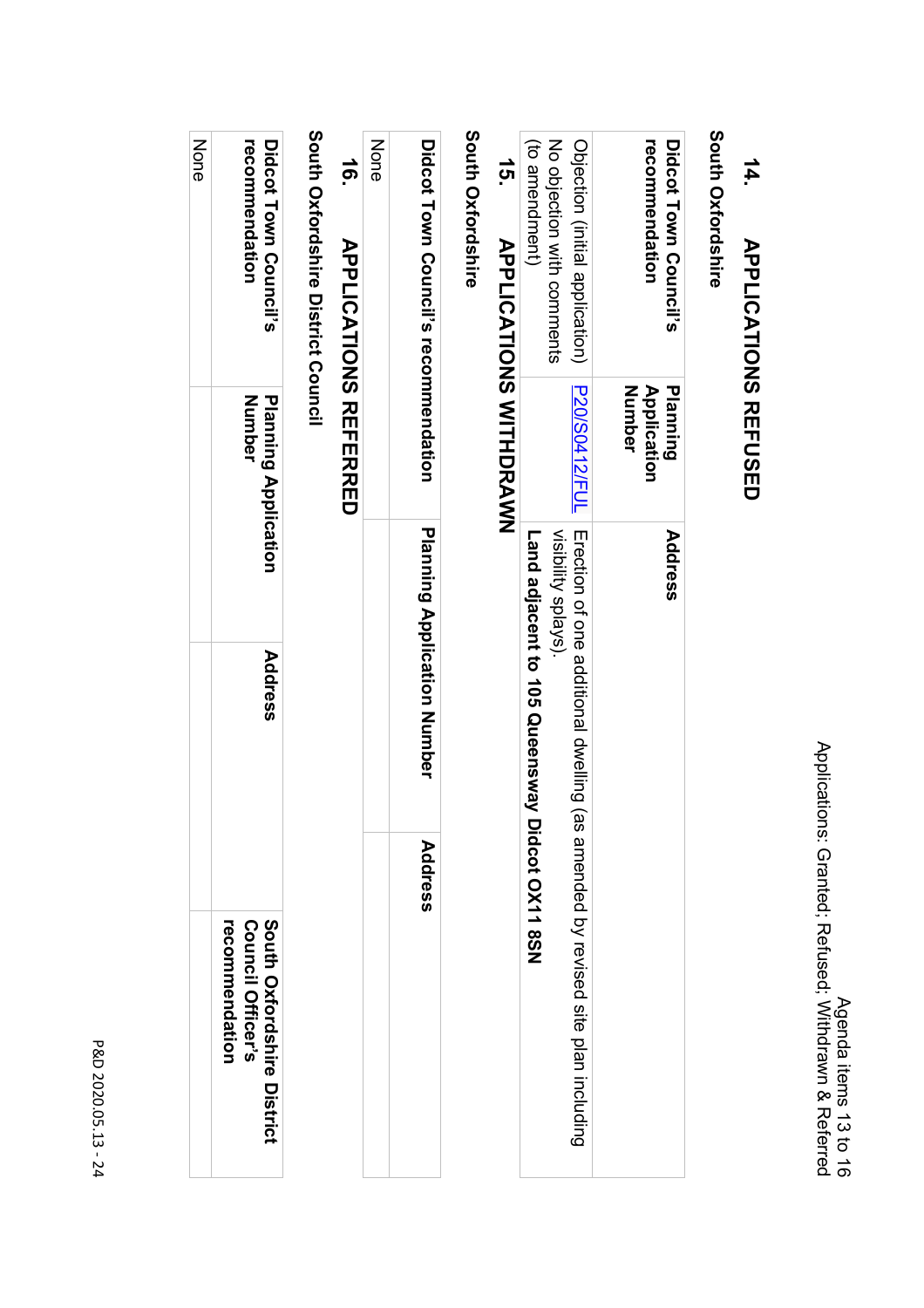[This page is intentionally blank]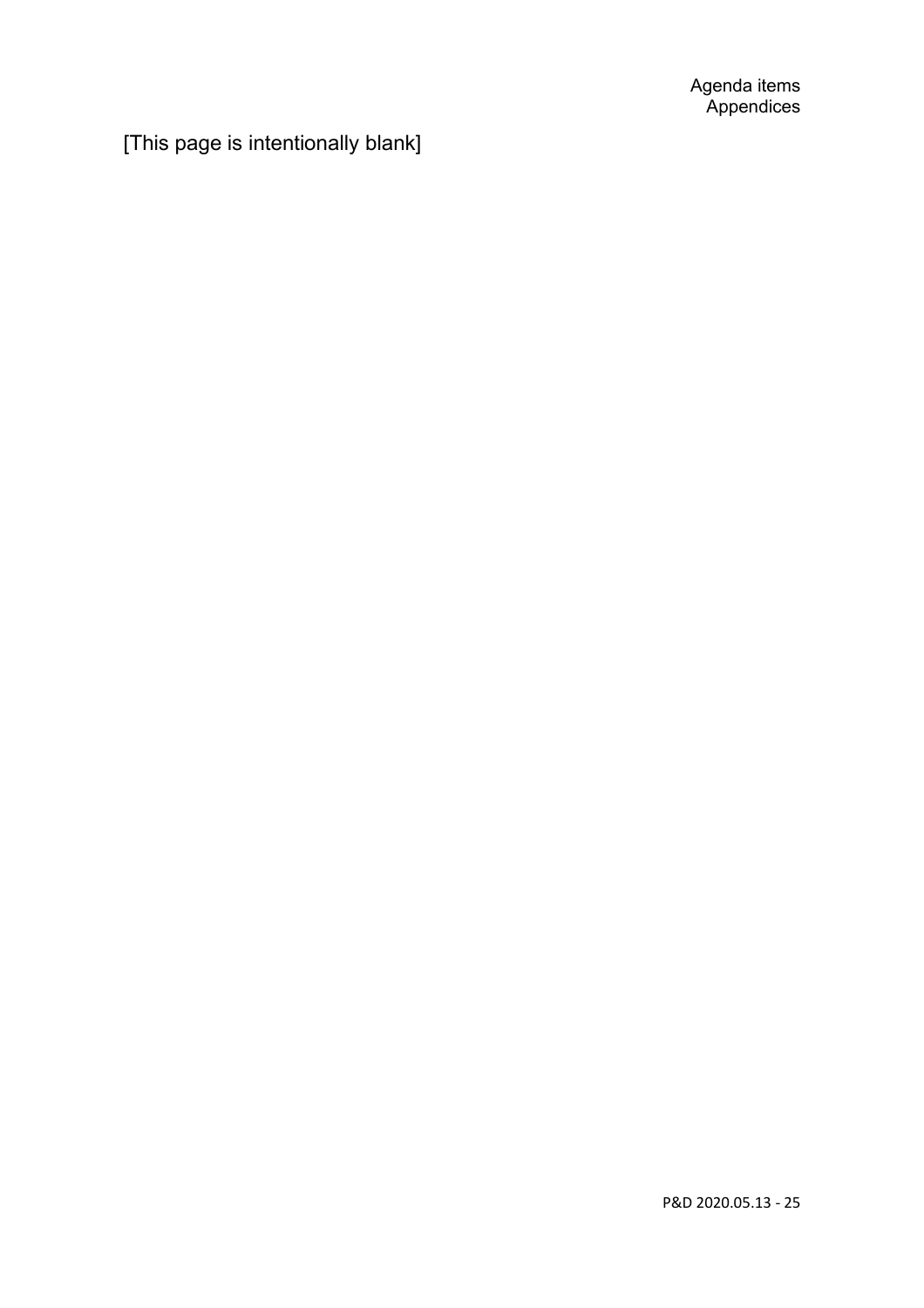2020.05.13 Planning & Development Appendix 1

Planning

**HEAD OF SERVICE: ADRIAN DUFFIELD**



Listening Learning Leading

**Contact officer: Adrian Duffield** planning@southoxon.gov.uk Tel: 01235 422600 Textphone users add 18001 before you dial

29 April 2020

Dear town and parish colleagues

We hope you, your fellow councillors and constituents, are all keeping well.

We want to give you an update about how the planning service is operating during the ongoing Covid-19 outbreak including some changes we have had to make, but also to outline other changes we will be making this year.

Please bear in mind that this is an ever-changing situation, so the best place to stay up to date with what we're doing is on the relevant pages of the Planning and Building section of our website at www.southoxon.gov.uk/planning

# **Planning applications**

As you know we're following government advice and providing a planning service with almost all of our staff working from home. We are still receiving planning applications, which we are processing as far as we can, although we are receiving fewer than is normal at this time of year.

Nevertheless, the current situation will have an impact on how we process applications, which is set out below.

Like the rest of the council, we have redeployed some or our staff to assist the front line to help provide direct, urgent community support to our most vulnerable residents.

#### **Paper copies of planning application plans**

It has now been around four weeks since we stopped sending paper copies of applications plans to town and parish councils, and it has helped us to manage the planning application process much more effectively with staff working from home.

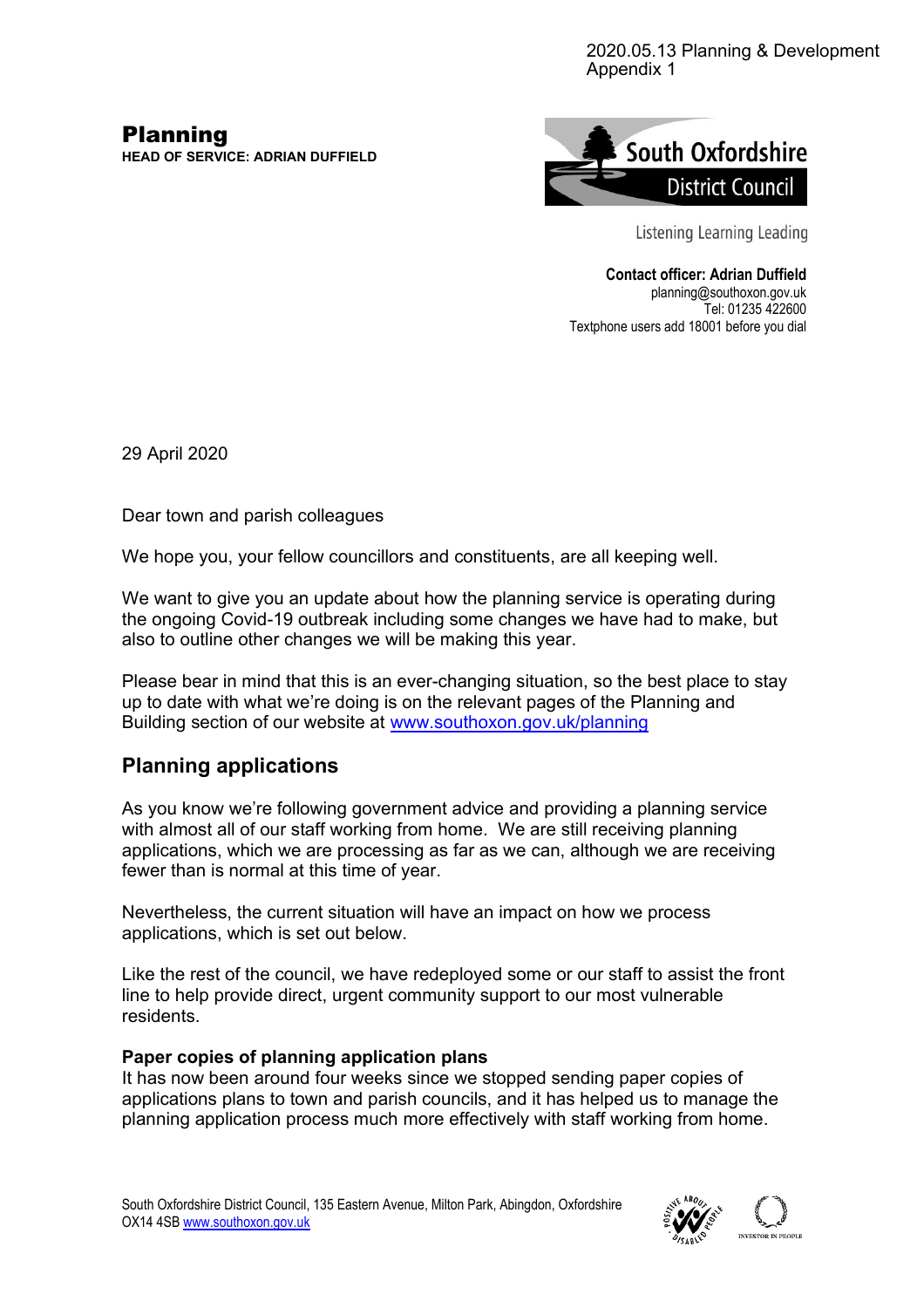We intend to continue with this practice for the long-term as it is more environmentally friendly, supports our council's aims of becoming carbon neutral, and it has helped to reduce our costs.

#### **Site visits**

We're currently looking at alternative ways we can assess a site while we're not able to carry out visits. This affects planning applications, planning enforcement investigations, building control inspections and pre-application advice.

### **Planning Committee**

We are currently reviewing recent changes to government legislation allowing committee meetings to take place online, which we hope will help us start making planning committee decisions soon. Only around 10 per cent of our application workload goes to a planning committee.

#### **Notices and notifications**

Where site notices are required, we're sending them directly to applicants to display and asking for photographic evidence that they've done this, which we will publish on our website under the relevant application. We are still writing to adjacent neighbours about new applications.

#### **Planning Appeals**

We're expecting delays in decisions on planning appeals because the Planning Inspectorate is not currently carrying out site visits, hearings or public inquiries. Like us, the inspectorate is exploring virtual meetings and alternative approaches to site visits.

# **Planning policy**

We are currently carrying out our annual assessment of our 5-year housing land supply position. Our process is slightly different to normal – we're using alternative sources of information first like building control records, updates from developers, planning officer knowledge and council tax records. Once we've done this, we'll look at carrying out any necessary site visits while applying social distancing principles.

#### **South Oxfordshire Local Plan**

The Local Plan remains a priority area of work and we have a plan in place to limit any potential impact of staff having to take time off to self-isolate during the period before or during the examination. The team are having monthly conference calls with the government on Local Plan progress and achievements to meet the timescale set by the Secretary of State, which is adoption of the Plan by December 2020.

We have responded to the Inspectors' questions, which are published under the Local Plan 2034 Examination page of our website and are waiting for their response.

The Oxfordshire Plan 2050 work continues, although we are anticipating some delays in the next formal consultation stage because of COVID-19.

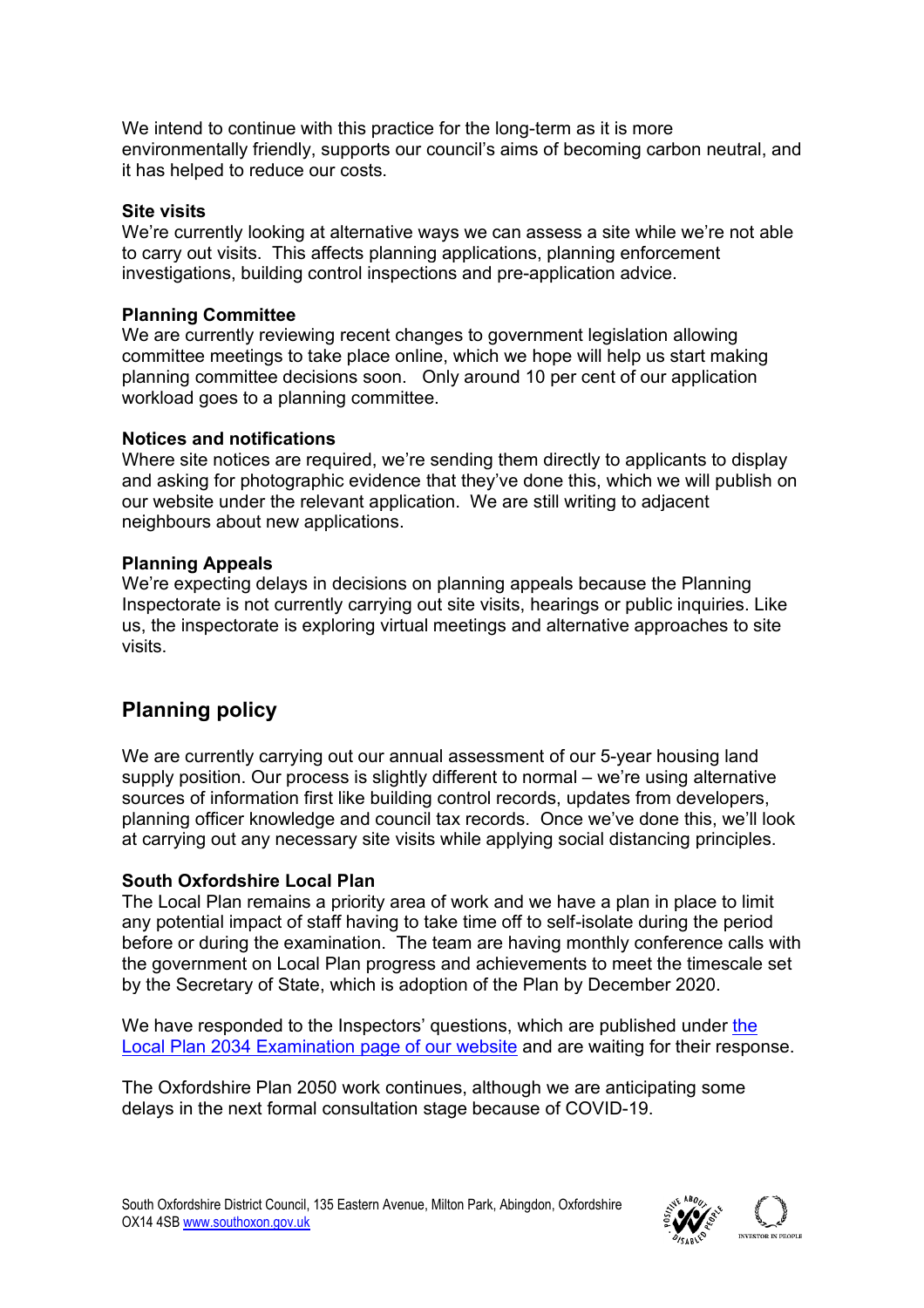### **Neighbourhood Planning**

If you're carrying out a Neighbourhood Plan, we're still providing our usual advice and support service by email and telephone, and we're now also using video and telephone conferencing.

To give everyone a fair and equal chance to respond, we have currently decided to postpone the launch of all upcoming consultations and to extend the deadline of all existing consultations until after social distancing measures are relaxed or lifted, or we find alternative methods of consultation. This applies to all consultation types in the neighbourhood planning process. We advise that all neighbourhood planning groups do the same.

### **Neighbourhood Planning – workshop with planning application officers**

We are bringing in a new step for newly made neighbourhood plans to allow neighbourhood planning groups to get together with our planning officers who responsible for considering determining planning applications to explain their policies. They'll be able to give officers a better understanding of how and why a policy came about and how they contribute towards meeting the neighbourhood plan's objectives. It will also give planning officers an opportunity to highlight any potential challenges in implementing the polices in the neighbourhood plan.

Future neighbourhood plans will benefit from this new step, but we will also be getting in touch in due course with all groups who already have adopted neighbourhood plans to offer them a workshop too.

# **Future work**

#### **Viewing your previous planning application comments**

Thanks to your helpful feedback, we are looking to introduce a new online system where you will be able to log in and see all applications relevant to you. You'll be able to check applications you've previously responded to as well as being able to see those you're yet to comment on. We'll keep you up to date on the progress of this system, and we'll provide full training before it's implemented.

#### **Revised consultation sheet**

Last year at the town and parish planning training event, we received some very useful feedback on the suggested Town and Parish consultation sheet. We have attached the template for you to use. You may find it useful to assess all applications using this, or you may choose to only use this for larger scale or more complex applications. You can complete and send it to us alongside the standard proforma.

We were intending on arranging a further planning training session as soon as we can.

#### **Government proposals**

A current government consultation on **First Homes** asks for views on introducing a new type of affordable housing to help local people buy homes. The proposals involve some homes on developments being sold to local people with a discount of at least 30 per cent. First-time buyers, serving members and veterans of the Armed

South Oxfordshire District Council, 135 Eastern Avenue, Milton Park, Abingdon, Oxfordshire OX14 4SB www.southoxon.gov.uk